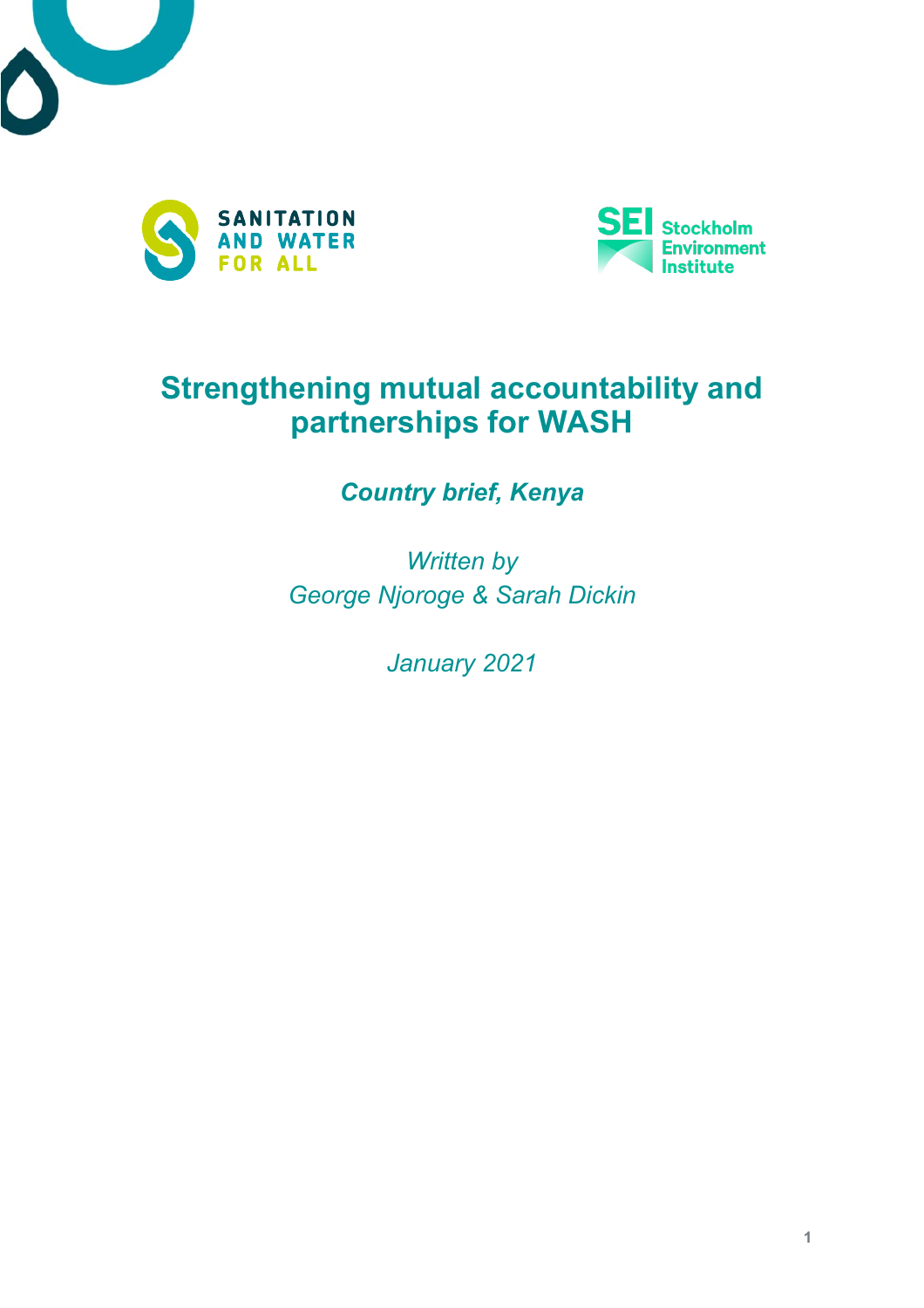



# **Table of Contents**

# **Figures**

| Figure 1: Stakeholder perceptions on Covid-19 impact on accountability in WASH  13 |  |
|------------------------------------------------------------------------------------|--|
|                                                                                    |  |
|                                                                                    |  |

# **Tables**

| Table 1: Summary of national multi-stakeholder platforms in Kenya's WASH sector 7 |  |
|-----------------------------------------------------------------------------------|--|
|                                                                                   |  |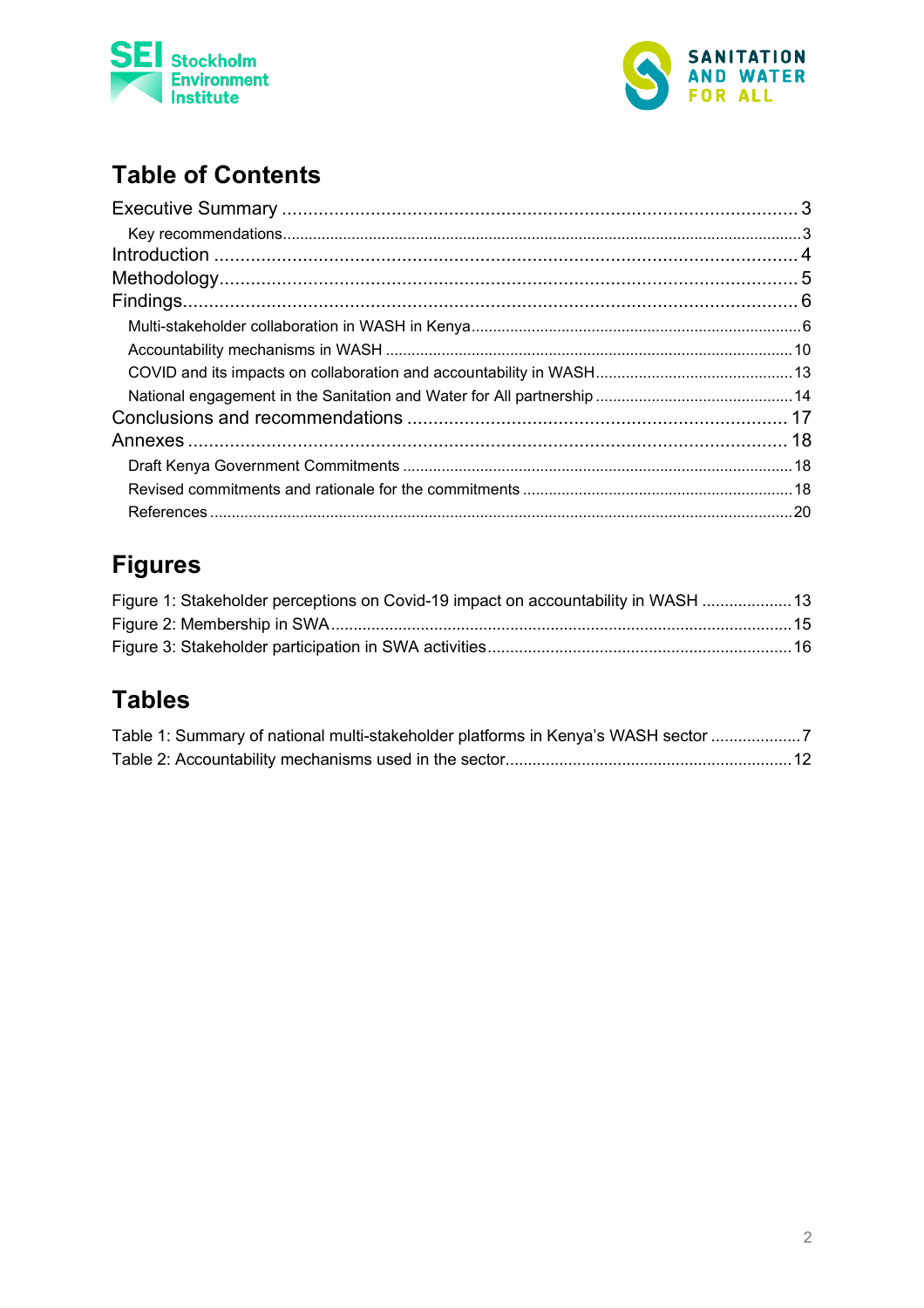



# <span id="page-2-0"></span>**Executive Summary**

The Water Sanitation and Hygiene (WASH) sector in Kenya has diverse stakeholders and multistakeholder platforms which drive collective action in addressing complex WASH issues and challenges in the country. The multi-stakeholder platforms include broad-based forums with diverse stakeholders and platforms for specific groups of stakeholders each having a unique role in the sector. However, while the platforms for specific groups of actors were observed to be active, the broad-based platforms are either ad hoc, dormant, or dysfunctional. A range of accountability mechanisms are also used by individual stakeholders as well as the multi-stakeholder forums which include articulation of strategic plans or reporting on performance, monitoring and reporting the status of the sector, inspection and regulation of service providers, evaluation of projects and public finance monitoring.

The Covid-19 pandemic triggered rapid decision-making and emergency response in the sector, resulting in enhanced stakeholder dialogue and collaboration in interventions for combating the spread of the pandemic. However, adherence to established financial accountability mechanisms especially by government ministries and institutions during the pandemic emerged as the weakest aspect of sector accountability. Following corruption reported in use of Covid-19 response funds, various stakeholders heightened scrutiny on decisions, interventions and use of funds at both national and county governments. The Sanitation and Water for All (SWA) Mutual Accountability (MAM) framework is taking shape in the sector, but it is not yet properly integrated, which can be partly attributed to the dormant/dysfunctional national multi-stakeholder forums. Study findings further indicate that, while stakeholder collaboration occurs on a mutually acceptable basis, little mutual accountability against agreed objectives, commitments or outputs exists among sector stakeholders.

### <span id="page-2-1"></span>**Key recommendations**

Effective sector leadership and coordination as well as improved accountability for resources and results are viewed as critical for strengthening mutual accountability. The following recommendations propose actions that can address identified sector coordination and mutual accountability challenges:

- With little mutual accountability happening in the sector, the SWA MAM framework can be widely promoted as an approach for advancing mutual accountability among sector stakeholders.
- To pursue more mutual accountability among stakeholders, the government needs to improve sector coordination by reviving the dormant Join Sector Working Group and to strengthen financial accountability mechanisms.
- A joint sector monitoring and reporting system need to be initiated, with constant feedback both at the national and sub-national level to serve as one of the mutual accountability mechanism.
- External support agencies need to refocus their resources in strengthening the capacity of the two government ministries to revitalize and coordinate the key national multistakeholder forums.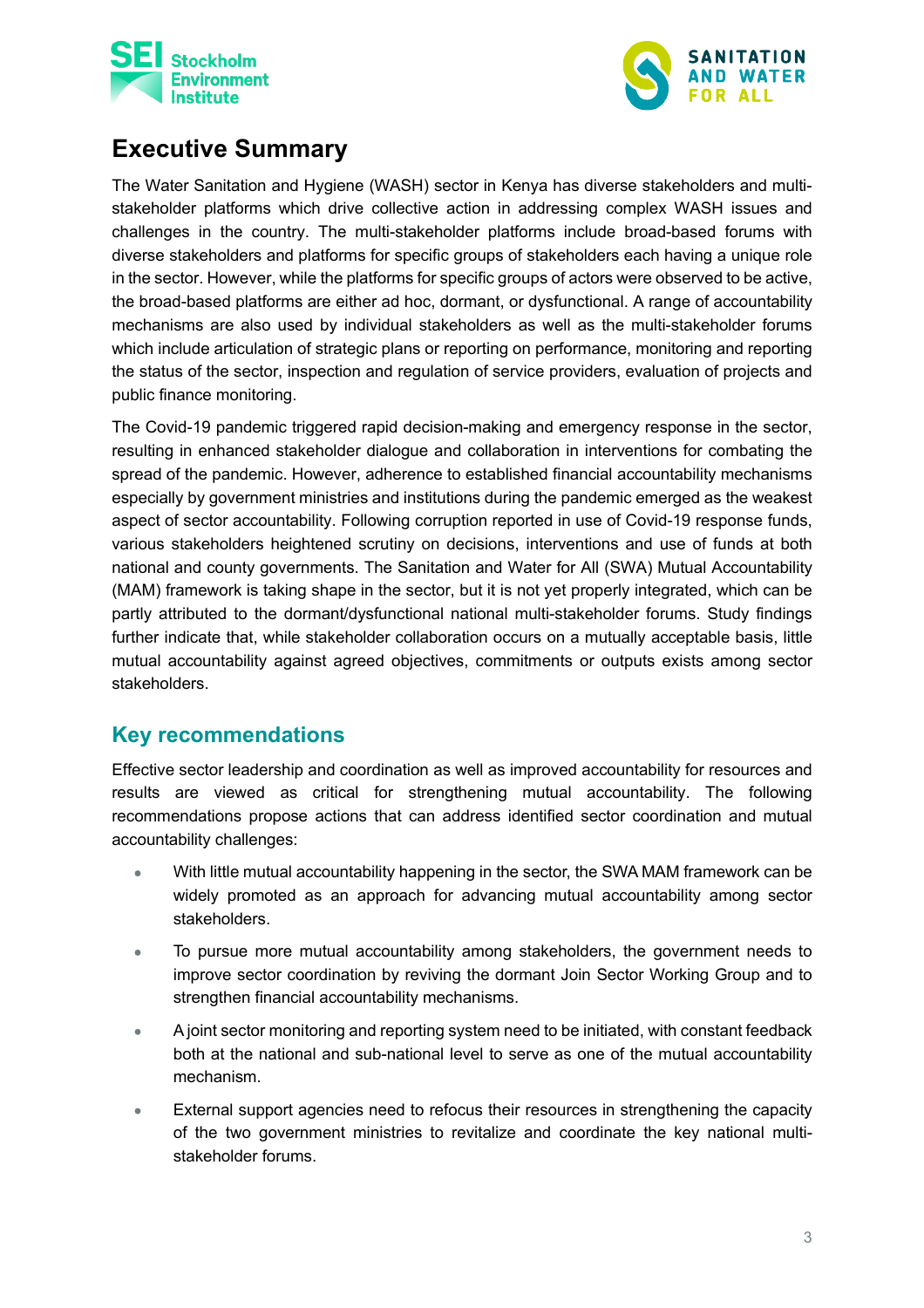



The research and learning stakeholders need to organize themselves into a multistakeholder forum. They also need to be more active in the sector especially by spearheading joint sector monitoring and reporting, and to rapidly mobilize and to harness the knowledge required to improve coordination and accountability in the sector.

Specific recommendations for SWA include:

- SWA can help to increase mutual accountability by creating more awareness about the importance of mutual accountability and enhancing the adoption of the MAM framework by a wide spectrum of stakeholders.
- SWA will also need to promote constituency collective commitments as opposed to individual organisational commitments (see explanation in **[Conclusions and](#page-16-0)  [recommendations](#page-16-0)**) and to cascade the MAM framework to counties where implementation of WASH is devolved.
- SWA need to consider shifting the government focal point from Ministry of Health to Ministry of Water Sanitation & Irrigation as elaborated in **[Conclusions and](#page-16-0)  [recommendations](#page-16-0)**.

## <span id="page-3-0"></span>**Introduction**

Kenya has set its national Water, Sanitation, Hygiene (WASH) goals through development plans such as the Kenya Vision 2030. The country is also party to various regional and international conventions that have set targets and commitments for WASH achievement including the Africa Ministerial Conference on Water (AMCOW) and Sustainable Development Goal Six (SDG 6). The sector has also undergone substantial improvements including policy and legislative reforms, new financing and investment mechanisms, decentralisation of WASH to counties and enhanced service structure and delivery frameworks.

At national level, policy and strategy development for the sector is shared between three main ministries (Mansour et al., 2017). Until recently, the Ministry of Health oversaw the whole sanitation portfolio, but with primary responsibility for coordinating rural sanitation activities. The Ministry of Water and Irrigation is the key institution in charge of the formulation of policies and strategies relating to urban water and sewerage and investment planning, and the sanitation department has been transferred to the ministry. The Ministry of Environment and Natural Resources also influences the sector especially through the environmental regulation role played by the National Environmental Management Authority. There is therefore a significant institutional fragmentation and overlap, especially between the Ministry of Health and the Ministry of Water, Sanitation and Irrigation.

The private sector is also active in the sector and consists of Water Service Providers (WSPs) and Sanitation Service Providers (SSPs). The WASH sector is also boosted by vibrant Civil Society Organizations (CSOs) that are engaged in advocacy, lobbying and implementation of services and facilities. Various development partners have supported the work of government, CSOs and the private sector by providing funds and technical support. According to Global Analysis and Assessment of Sanitation and Drinking-Water (GLAAS) (2017), external funding sources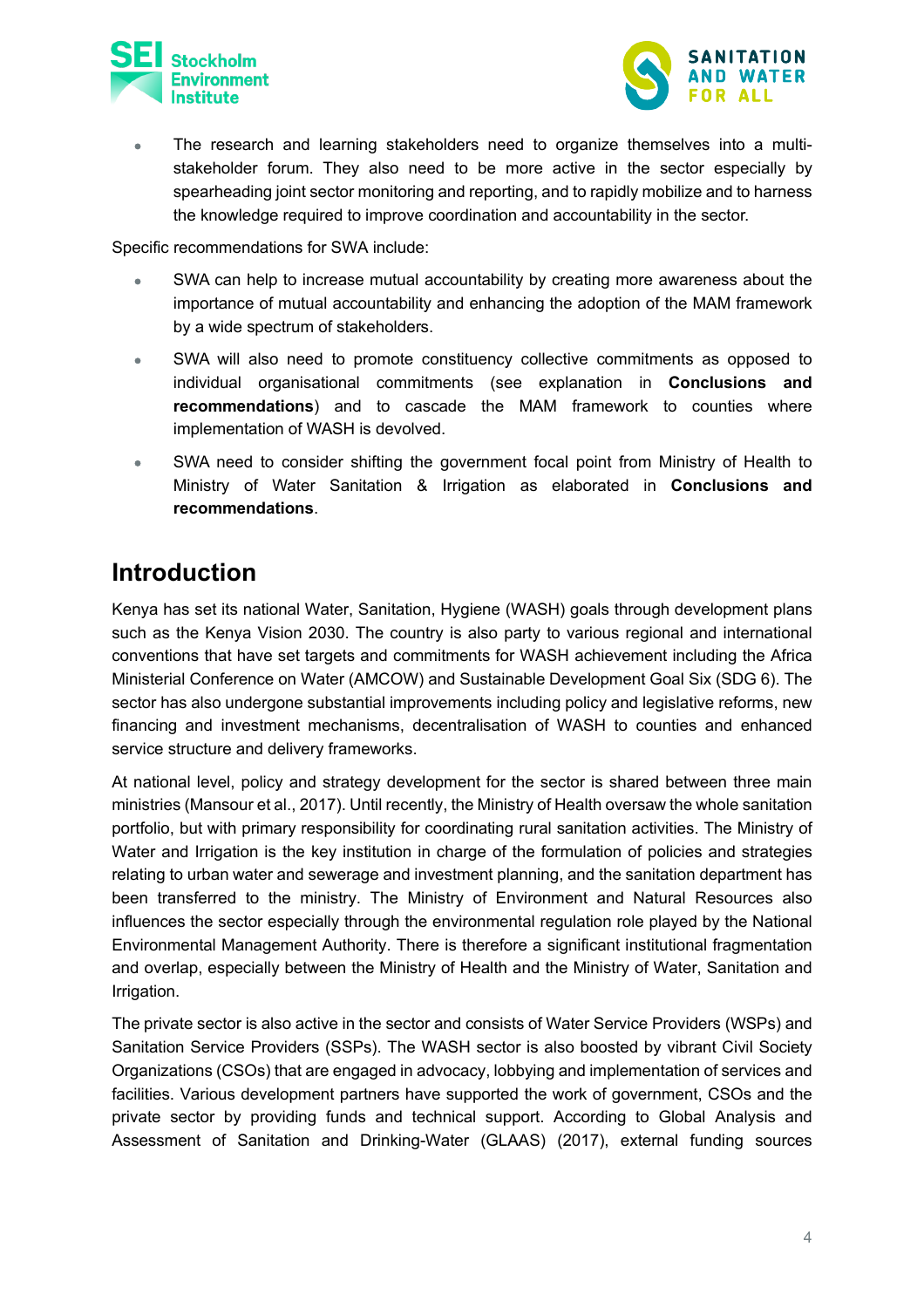



accounted for about 50 per cent of the overall sector expenditure. Mansour et al., (2017) further observe that nearly all the funding allocated to pro-poor sanitation has come from donors.

The concerted efforts by the diverse sector stakeholders have set the country on a trajectory for achievement of universal access to Water Sanitation and Hygiene (WASH) as defined in Kenya Vision 2030 and SDG 6. An examination of progress towards achievement of universal access to water and sanitation services (WASH) in Kenya prepared by Development Initiatives (DAI) (2018) observes that water access increased substantially between 2009 and 2015/16 at the national level, but rural areas are still left behind. The DAI report further posits that the quality of available sanitation services nationally was found to be low, with significant inequalities existing in access to improved sanitation services. This assertion is confirmed by UNICEF/WHO WASH joint monitoring programme report (2019) which found that only 59% of Kenyans have access to basic water services and only 29% have access to sanitary service, which indicates no improvements from 2010.

The sector boosts a complex institutional context with high potential for fragmentation and challenges in institutional performance. The fragmentation in the WASH landscape goes beyond institutions to regulation and financing, hence stakeholder coordination and mutual accountability are critical to support progress towards national goals and the SDG6 targets. The Sanitation and Water (SWA) for All Mutual Accountability framework has endeavored to promote efficient coordination and mutual accountability among the sector stakeholders and thus compliments the existing collaboration and accountability mechanisms. The framework draws membership from different sector constituencies. However only one stakeholder from the private sector has submitted commitments to SWA. The sector has also been severely affected by the Covid-19 pandemic thereby revealing the critical challenges hindering sustained progress including limitations in delivery of services and facilities, gross inequalities, and weak accountability. Various stakeholders have responded with a range of interventions measures for combating the spread of the pandemic particularly through provision of WASH services and facilities, awareness raising, advocacy, funding and enhanced scrutiny on use public resources.

However, coordination and accountability existing among the sector stakeholders in Kenya is not well understood. The objective of this study was thus to investigate the existing coordination mechanisms used by stakeholders to promote joint progress towards SDG 6 targets and the national plans set for the sector. The study also sought to understand the most important accountability mechanisms that influence WASH actors at national level, and what has changed in respect to coordination and accountability during the COVID-19 pandemic. Stakeholders' participation in the SWA MAM – as one of the accountability mechanisms – was also interrogated. It was part of a six-country study in Africa, Asia and South America commissioned by SWA.

# <span id="page-4-0"></span>**Methodology**

The methods used in this study involved mapping of actors and stakeholders, document review, an online survey and key informant interviews. A first step to address these knowledge gap entailed mapping of stakeholders from the four broad categories i.e. government institutions, research and learning institutions, development partners, NGOs, and CSOs and the private sector. To gain an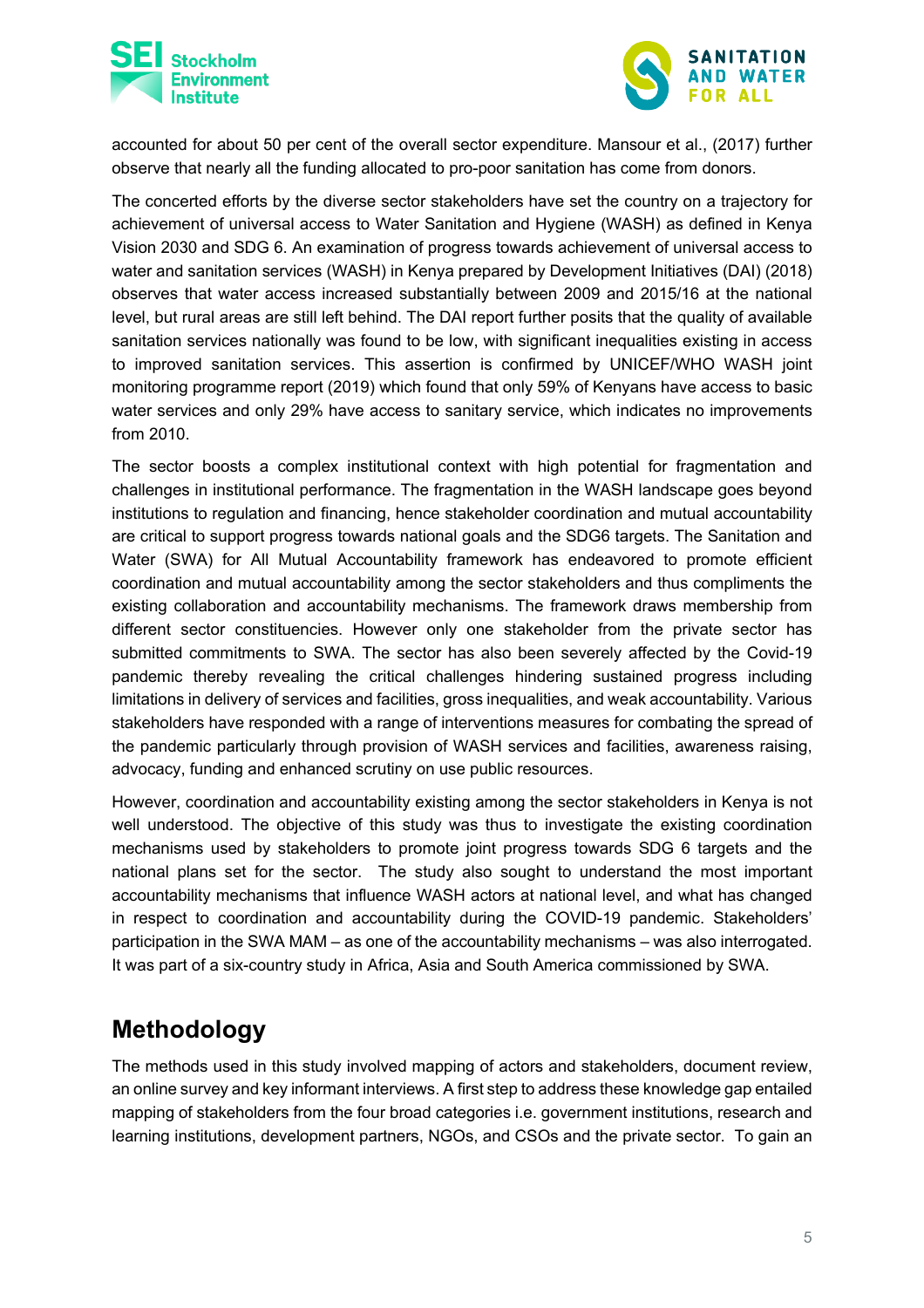



initial indication of general coordination and accountability, a document review was conducted, including policy and planning documents relevant for WASH sector, publications on reviews and assessments on progress in WASH, documentation of multi-stakeholder platforms and their functioning relevant for WASH, documentation on accountability mechanisms such as annual review/audit report/monitoring reports etc. SWA activities and national stakeholder engagement in it, and documentation of Covid-19 pandemic in relation to WASH, and the impact on of the pandemic on coordination and accountability were also reviewed. An online survey was then administered to 40 stakeholders from the four main categories of stakeholders. The survey sought to clarify the areas of focus of stakeholders, their understanding of existing of national mechanisms to hold actors accountable to their plans and commitments, their organisation's participation in these mechanisms and their awareness on SWA activities in their country, and the impact of Covid-19 on sector coordination and accountability. The survey was followed-up with in-depth semi structured interviews with 9 (nine) stakeholders, who represented the four SWA constituencies.

# <span id="page-5-0"></span>**Findings**

### <span id="page-5-1"></span>**Multi-stakeholder collaboration in WASH in Kenya**

Diverse multi-stakeholder forums consisting of broad-based forums for diverse stakeholders and platforms for specific groups of stakeholders formed around various strategic and thematic issues were deduced from the literature review and stakeholder interviews. All the five broad-based multistakeholder forums are government led or government co-led and consist of a general sector coordination forum, a reporting forum, an emergency response forum, a campaign platform and a caucus that bring together WASH departments in the 47 county governments, which confirms government leadership of the sector. The other three multi-stakeholder forums are for specific group of stakeholders and consists of a development partners group, a private sector (water service providers) association and a network for civil society organisations. All the multistakeholder forums are important in the sector given the unique roles each forum plays. However, while the platforms for specific stakeholders were reported to be active and holding regular meetings and activities, the broad-based multi-stakeholder forums were found to be either ad hoc, dormant or dysfunctional. **[Table 1](#page-6-0)** below summarises the types, structure, role, status and effectiveness/importance of the multi-stakeholder forums.

The Joint Sector Working Group (JSWG) which is government led, brings together all the key stakeholders in the sector and would certainly be the most important multi-stakeholder forum for promoting effective coordination and mutual accountability in the sector. However, the JSWG and hence most of its technical working groups has gone dormant. Annual meeting for the joint sector review has not happened for about 5 years now and the sector annual report is not prepared. Interviews with stakeholders revealed that the heavy workload for sector coordination weighs heavily on MoH, while decision making is split between MoH and MoWSI, which may have caused the dormancy of JSWG.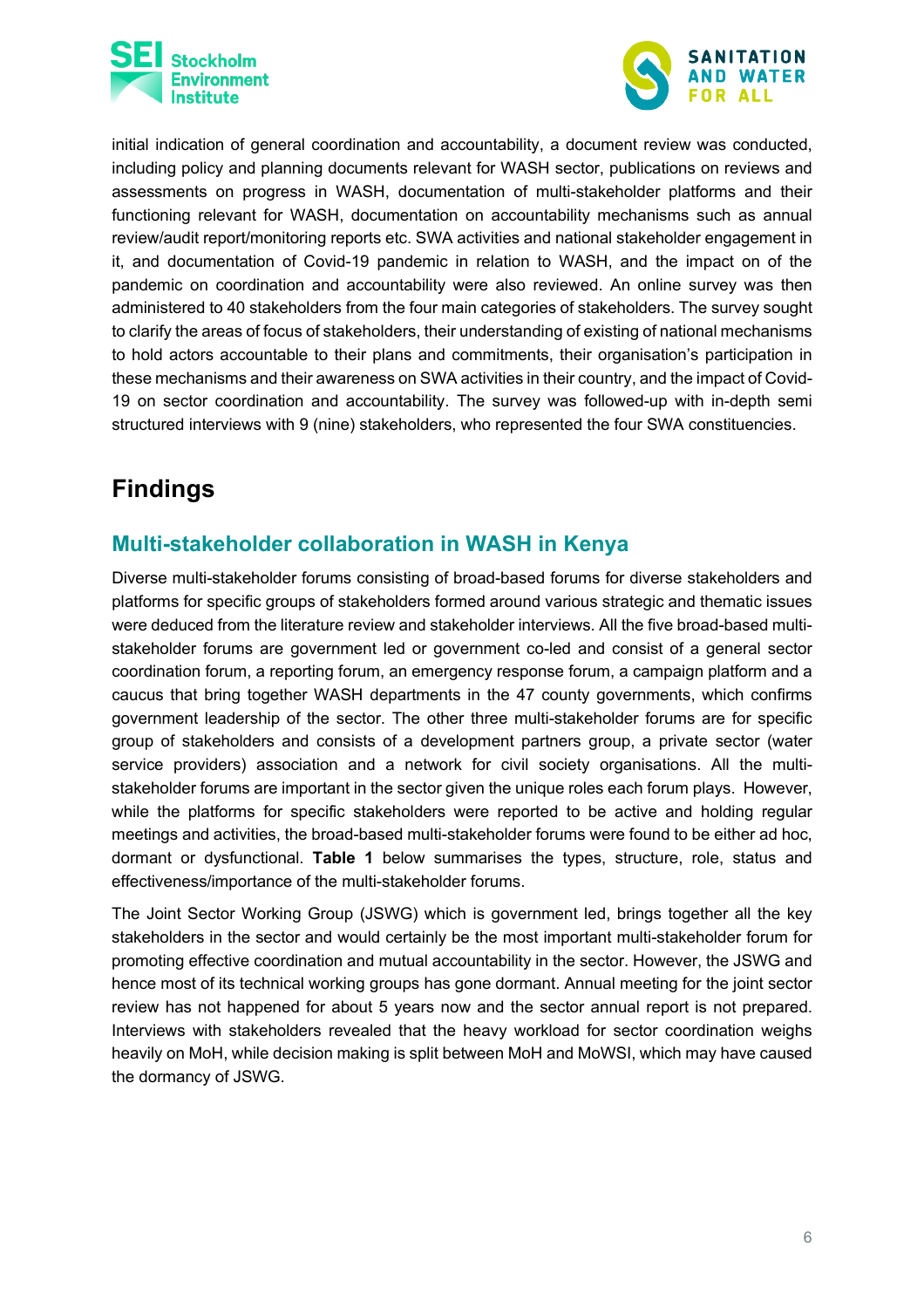

<span id="page-6-4"></span><span id="page-6-3"></span><span id="page-6-2"></span><span id="page-6-1"></span>

#### *Table 1: Summary of national multi-stakeholder platforms in Kenya's WASH sector*

| Multi-stakeholder    | <b>Type</b>     | <b>Structure</b>                                     | <b>Role</b>                                 | <b>Status</b>  | Effectiveness/activeness/ importance       |
|----------------------|-----------------|------------------------------------------------------|---------------------------------------------|----------------|--------------------------------------------|
| platform             |                 |                                                      |                                             |                |                                            |
| Joint Sector         | National broad- | Consists of all key stakeholders in WASH.            | Over-all sector coordination with the       | Dormant        | Very important for stakeholder             |
| <b>Working Group</b> | based platform  | It is/was coordinated by an Interagency              | key interaction points between              |                | coordination and promotion of mutual       |
|                      |                 | Coordinating Committee (ICC) and has                 | stakeholders being the ICC and the          |                | accountability                             |
|                      |                 | seven thematic areas <sup>1</sup> on which Technical | <b>Technical Working Groups</b>             |                |                                            |
|                      |                 | Working Groups are formed                            |                                             |                |                                            |
| 2. National Steering | National broad- | Convened by the Ministry of Water and                | Coordinates and oversees reporting          | Ad hoc         | Very important for sector monitoring and   |
| Committee (NSC)      | based platform  | Sanitation and is composed of key                    | on SDG 6 progress to UN Water               |                | reporting; effectively monitors, prepares, |
| on SDG6 <sup>2</sup> |                 | government Ministries, Civil Society                 |                                             |                | and submits report on the country          |
|                      |                 | Organizations, academia, private sector &            |                                             |                | progress towards SDG6                      |
|                      |                 | development partners                                 |                                             |                |                                            |
| 3. Open Defecation   | National broad- | Coordinated by the Ministry of Health                | The WASH Hub plays a central role           | Active         | Villages achieved ODF as a result of the   |
| Free (ODF) Kenya     | based platform  | WASH Hub through the Community Led                   | in coordinating, documenting, and           |                | campaign $4$                               |
|                      |                 | Total Sanitation (CLTS) campaign which               | reporting on the CLTS campaign <sup>3</sup> |                |                                            |
|                      |                 | has different partners in different counties         |                                             |                |                                            |
| 4. Water and         | National broad- | WESCOORD is chaired by MoWSI and                     | Created in 2001 to bring together           | Dysfunctional  | Currently only active in certain counties  |
| Environmental        | based platform  | co-chaired by UNICEF. MOH also takes                 | agencies that are active in water           | at the         | and holds ad hoc meetings at the national  |
| Sanitation           |                 | on a significant role in WESCOORD,                   | and sanitation in areas that are            | national level | level which especially becomes amplified   |
| Coordination         |                 | chairing key TWGs in hygiene and                     | commonly affected by drought and            |                | during disasters such flooding or outbreak |
| mechanism            |                 | sanitation sub-sectors. Membership                   | floods to achieve a coordinated and         |                | of WASH related diseases                   |
| (WESCOORD)           |                 | comprises of WASH humanitarian                       | integrated approach in the                  |                |                                            |
|                      |                 | agencies & national authorities                      | implementation of WASH                      |                |                                            |
|                      |                 |                                                      | emergency response                          |                |                                            |

<span id="page-6-0"></span><sup>&</sup>lt;sup>1</sup> The ICC comprises of various stakeholders/multi-stakeholder forums; the seven thematic areas are Sanitation Promotion TWG; Hygiene Promotion TWG; Urban Sanitation TWG; Policy, Advocacy and Research TWG; Household water Treatment and Safety TWG; WASH in Schools TWG; Healthcare Waste and Pollution Control TWG

<sup>&</sup>lt;sup>2</sup> Organized into sub-committees for monitoring and reporting on each of the six indicators for SDG 6 targets 6.1 – 6.6.<br><sup>3</sup> Conducts CLTS campaigns around the thematic areas on urban sanitation, behavior change communic

Conducts CLTS campaigns around the thematic areas on urban sanitation, behavior change communication and school WASH, as a strategy for scaling up sanitation in the country.

<sup>&</sup>lt;sup>4</sup> Campaign has attained growth & achievement; according to ministry of Health-UNICEF report, out of 59,915 villages in Kenya, 9,126 had been triggered and 2,567 declared ODF by March 2014 as a result of the campaign. Campaign growth and achievement attributed to good coordination, regular interaction and communication amongst stakeholders.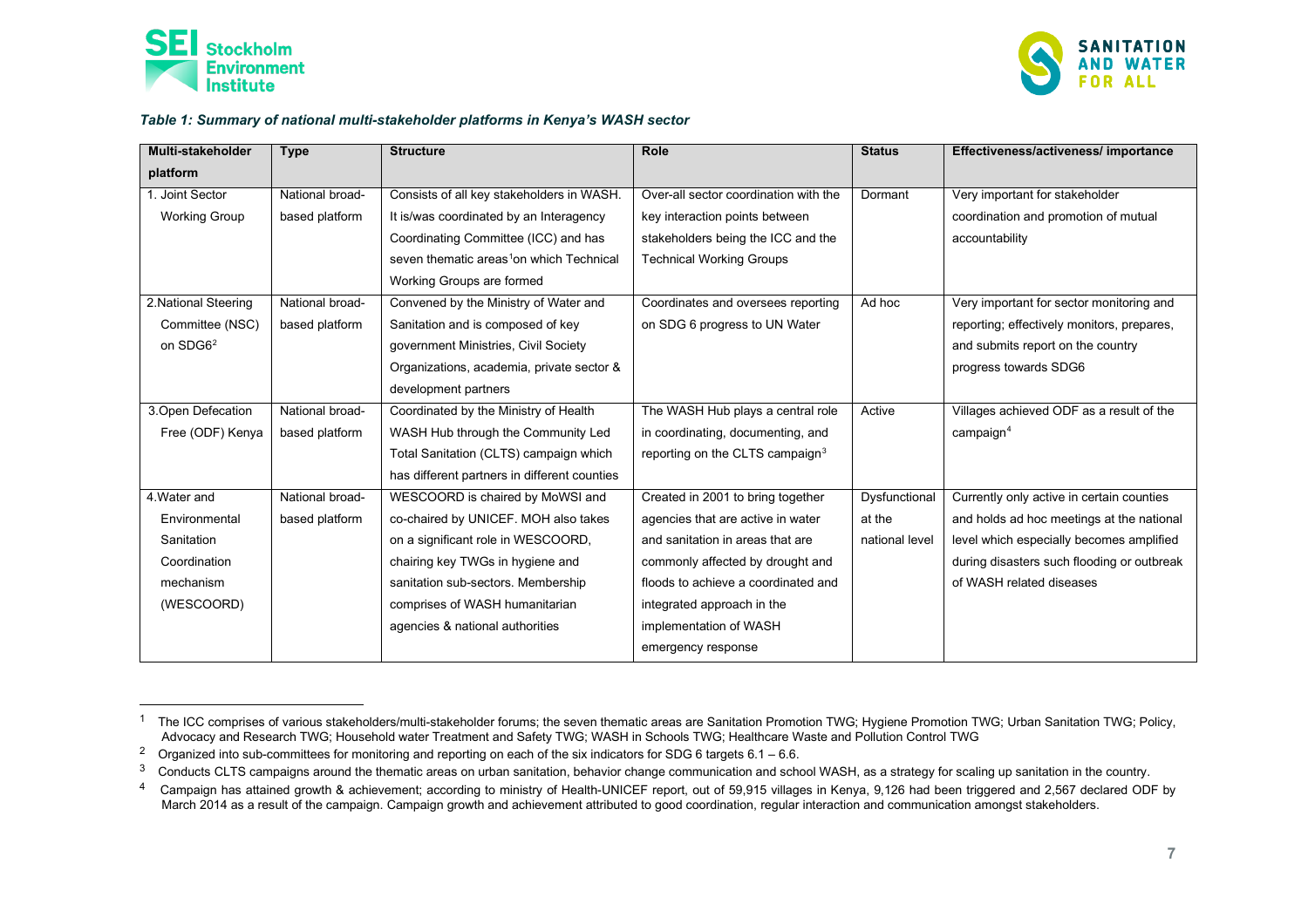

<span id="page-7-0"></span>

| Multi-stakeholder       | <b>Type</b>     | <b>Structure</b>                         | Role                                     | <b>Status</b> | Effectiveness/activeness/ importance           |
|-------------------------|-----------------|------------------------------------------|------------------------------------------|---------------|------------------------------------------------|
| platform                |                 |                                          |                                          |               |                                                |
| 5. Council of           | National broad- | Caucus for County (CECs) (ministers of   | CoG uses this forum to engage with       | Ad hoc        | A WASH intergovernmental framework             |
| (County)                | based platform  | water in county governments) on Water    | various stakeholders including the       |               | between the national and county                |
| Governors Water         |                 | and Environment together with Council of | national government to identify          |               | governments has emerged from this              |
| & Sanitation Chief      |                 | Governors (CoG) secretariat staff        | areas of partnerships and                |               | engagement between the national and            |
| Executive               |                 |                                          | collaboration                            |               | county governments                             |
| Committee               |                 |                                          |                                          |               |                                                |
| (CECs) Forum            |                 |                                          |                                          |               |                                                |
| 6.Kenya Water and       | National,       | Draws membership from civil society      | Accountability and integrity             | Active        | A very important and vibrant multi-            |
| <b>Sanitation Civil</b> | specific for a  | organisations in WASH. About 70 CSOs     | mechanism that involves monitoring       |               | stakeholder forum which was found to be        |
| Society Network         | group of        | are members                              | government's performance towards         |               | omnipresent in various sector forums and       |
| (KEWASNET)              | stakeholders    |                                          | rights to access water and collating     |               | activities                                     |
|                         |                 |                                          | Water and Sanitation CSOs'               |               |                                                |
|                         |                 |                                          | performance in Kenya                     |               |                                                |
| 7. The Water and        | National,       | Brings together about 83 partners        | members consult, synergizes,             | Active        | WATSAN DPG was observed to regularly           |
| Sanitation              | specific for a  | including embassies and foreign missions | complement one another, and              |               | engage with various stakeholders               |
| Development             | group of        |                                          | discuss matters of joint interest        |               | including both levels of government, the       |
| Partners Group          | stakeholders    |                                          |                                          |               | CSOs and the private sector to discuss         |
| (WATSAN DPG)            |                 |                                          |                                          |               | areas of <i>partnerships</i> and collaboration |
| 8. Water Service        | National,       | umbrella body for all water & sanitation | advocate for and advance the             | Active        | Very active platform; holds bimonthly          |
| Providers               | specific for a  | companies in the country                 | interests and aspirations of the         |               | meetings, organises members trainings          |
| Association             | group of        |                                          | water utilities to facilitate effective, |               | and conducts advocacy on various issues        |
| (WASPA)                 | stakeholders    |                                          | viable and sustainable water and         |               | of interest to members <sup>5</sup>            |
|                         |                 |                                          | sanitation service provision             |               |                                                |

<sup>5</sup> These include negotiating for tax rebates, favourable power tariffs etc. WASPA also organizes conferences for WSPs and other interest parties.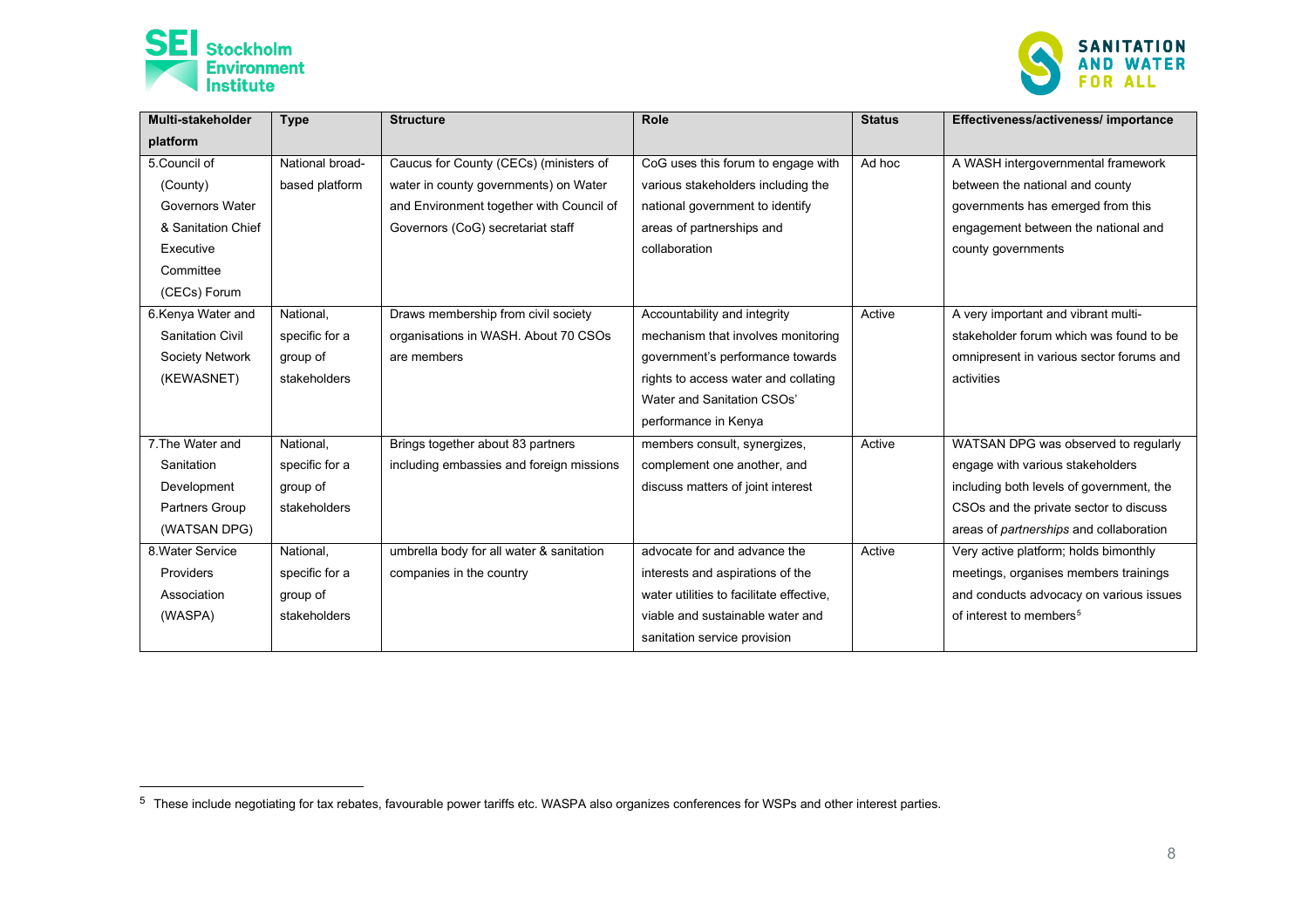



"*As co-chair for the JSWG, development partners have reached out to the ministry about reviving the group but have not found any traction or response on the matter*", - KII respondent.

This dormancy of an important national stakeholder platform was presumed to influence sector coordination all the way from policy making, making priorities and right through to implementation. For example, the responsibility for sanitation is not clearly set out between MoH and MoWSI, which is also replicated at the county level, hence there is confusion on who should be held accountable. An interview respondent expressed the view that "*the framework for JSWG was rushed, and thus did not secure the goodwill and buy-in of all the players*". However, the recent shift of the sanitation department to the MoWI (hence MoWSI) and establishment of sanitation directorate at the MoWSI is a positive step towards streamlining the sanitation mandate in the government.

While the Council of (County) Governors Water & Sanitation Chief Executive Committee (CECs) caucus was reported to be engaging with various stakeholders including the national government and development partners on certain strategic issues, it was not clear from the study whether the platform advances an intercounty sector coordination mechanisms and knowledge sharing platform especially given the fact the bulk of WASH implementation is undertaken at the counties. Without elaboration, a KII respondent claimed that "*some stakeholders have used the national platforms to push their own agenda*". It would therefore be crucial to explore how the interests of various stakeholders are accommodated in the national multi-stakeholder forums and/or whose agenda prevails.

Other forums especially those sustained by members' contribution are challenged by financing, which demonstrated that limited/lack of resources can impact sector coordination and mutual accountability. It was also observed that NGOs and development partners take leadership of platforms where the national or county governments should be at the helm. An example is WESCORD whose activities has been relegated to the counties and are led by different NGOS in different counties. Other stakeholders are under-represented, with the private sector being the least represented in broad-based forums, which was pointed out by an interview respondent as a case of "*fast learners and early adopters being dragged behind by others*". The CSOs voice and contribution in the sector is adequately represented by KEWASNET. However, majority of the CSOs that are active in the sector are not members of the network; with only about 70 CSOs being members out of about 300 CSOs in the WASH sector.

Conferencing was also observed to be an important multi-stakeholder platform where diverse stakeholders convene to address various issues in the sector. The MoWSI organizes an annual stakeholder conference which bring together WASH stakeholders to reflect on the cumulative progress made in the sector, and discuss challenges being faced in the sector. The Water Services Providers Association (WASPA) held the 3rd International Conference and Expo in 2019 during which stakeholders' discussed ways of unlocking their potential and contribute meaningfully towards making Kenya more water secure. Various other issue-based/one off conference are also common platforms for stakeholders to converge and deliberate a variety of issues and challenges in the sector.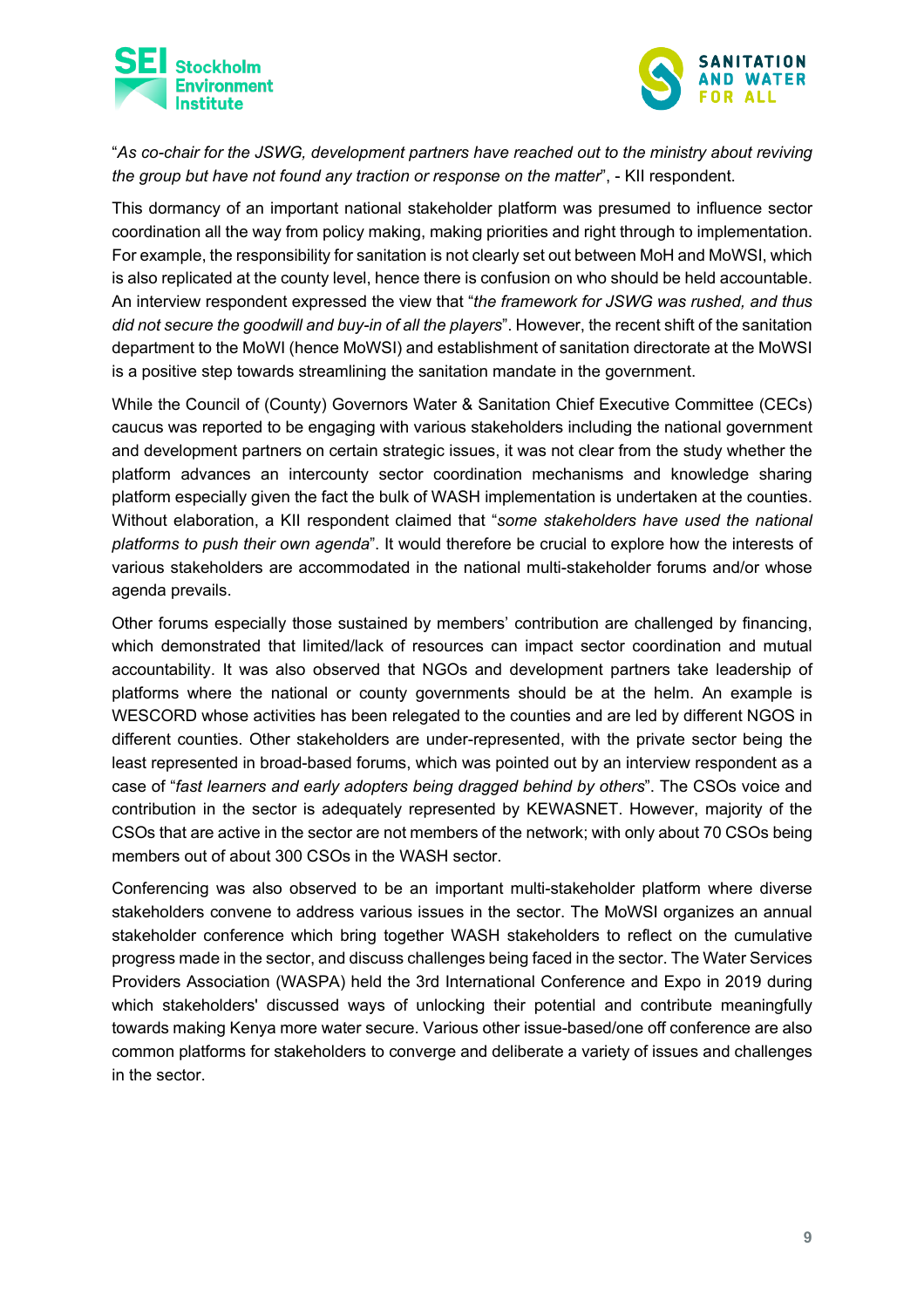



## <span id="page-9-0"></span>**Accountability mechanisms in WASH**

A range of accountability mechanisms that are commonly used in the sector were identified from the literature review and interviews, which included strategic planning<sup>6</sup>, performance reporting<sup>7</sup>, sector monitoring and progress reporting, inspection and regulation<sup>8</sup>, project evaluation, and public finance monitoring to scrutinise compliance with the recommended Public Finance Management (PFM)[9](#page-9-4) systems. Informal accountability mechanisms are also reported to be used and include Memorandum of Understanding (MOUs) between stakeholders as well as other sector committees and working groups, which involve only a few stakeholders. The different types, purpose and effectiveness/importance of accountability mechanism are analysed in **[Table 2](#page-11-0)**. It is noteworthy that the six accountability mechanisms analysed are used by the individual stakeholders as well as the multi-stakeholder forums.

Except for inspection and regulation, the other accountability mechanisms applied in the sector can be referred to as 'soft accountability'. However, the study did not establish whether inspection and regulation has had any positive causal effects on the performance of WSPs. According to Centre for Public Scrutiny (undated) 'soft accountability' is more nuanced, and the power of sanction and redress may be entirely absent, as opposed to 'hard accountability' which is formal, sanction-based and, often, focuses on compliance with a judgment or finding. The soft accountability mechanisms such as strategic plans and performance reports for instance lack follow up to assess the implementation of the plans or interrogate the performance as claimed in the reports. It would be imperative for performance reporting to be made against the strategic plan to determine which plans were realized, and which were not and why; which was not found to be the case.

Stakeholders are also not held accountable for their decisions, commitments, actions, and achievements, neither are there consequences for stakeholders when they do not deliver on their commitments. The sector further lacks a common national framework for monitoring and reporting on agreed priorities. Most of the sector reporting mechanisms are conducted in compliance with external requirements  $10$ . Key policy and decision makers in government were said to be inaccessible in order to be held into account. Sometimes the transition of leadership in government ministries and departments was reported to complicate follow-up on government actions and decisions. It was also reported that stakeholders are more accountable to the donors than to the beneficiaries or to other sector actors more broadly. Such accountability is usually for projects that

<span id="page-9-1"></span><sup>6</sup> Examples: MoWSI Strategic Plan 2018–2022; Kenya Environmental Sanitation and Hygiene Strategic Framework (KESSF) 2016–2020; National ODF 2020 Campaign Framework 2016/17– 2019/20; Water Services Regulatory Board (WASREB) 3rd Strategic Plan 2018 -2022; Water Resource Authority Strategic Plan 2018-2022; WASPA Strategic Plan 2018 -2022.

<span id="page-9-2"></span> $7$  Performance reporting differs from other types of evaluations because the assessment focuses on the organisation as the primary unit of analysis. Examples included WASREB impact report published annually since 2007, UNICEF Impact report summarizing the key results delivered by the agency in Kenya in 2017 and the KEWASNET Annual Water and Sanitation CSOs Performance Report providing Kenya CSOs contribution in the sector.

<span id="page-9-3"></span><sup>&</sup>lt;sup>8</sup> These includes setting and monitoring national standards for water services provision and asset development; evaluating, recommending, and approving tariffs; setting and enforcing license conditions for the WSPs and protecting the rights and interest of consumers of water services.

<span id="page-9-4"></span><sup>&</sup>lt;sup>9</sup> All government ministries & departments are required to report their expenditures using Public Finance Management (PFM) systems such as the Integrated Finance Management Information System (IFMIS) in order to account for expenditure of public funds and to prevent corruption.

<span id="page-9-5"></span><sup>10</sup> These include WHO/UNICEF Joint Monitoring Programme for Water Supply, Sanitation and Hygiene (JMP), UN-Water Global Analysis and Assessment of Sanitation and Drinking-Water (GLAAS) reports; reporting on SDG 6 progress to UN-Water and World Health Organization (WHO); the African Ministers' Council on Water (AMCOW) annual reporting – 'Africa Water Sector and Sanitation Monitoring and Reporting (WASSMO) at a glance' etc.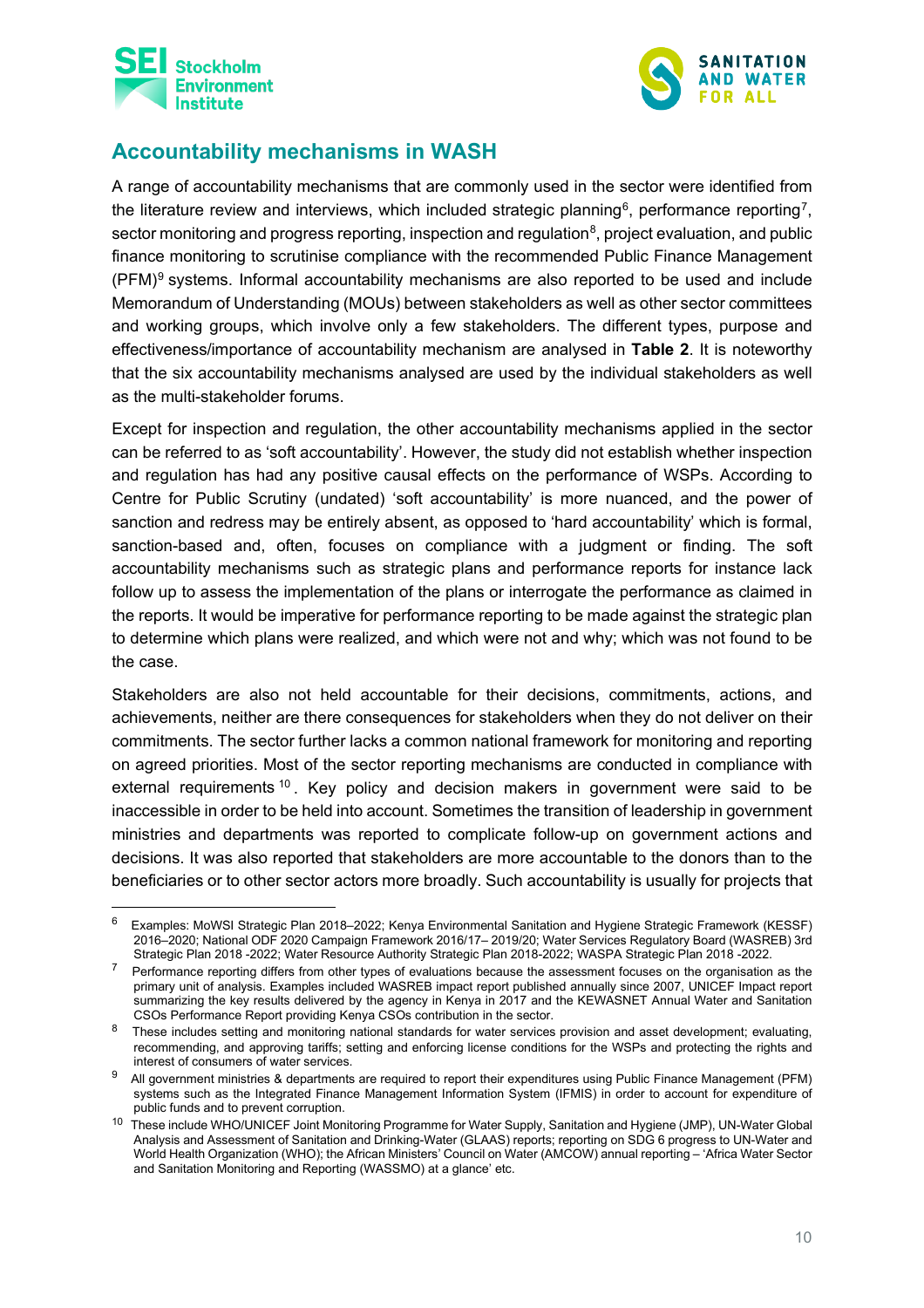



are funded by different donors each with a unique reporting and accountability criteria. This also poses the risk of the sector agenda being set by the funders especially when a significant fraction of the resources that are invested in the sector comes from the development partners, and "*he who pays the piper calls the tune*".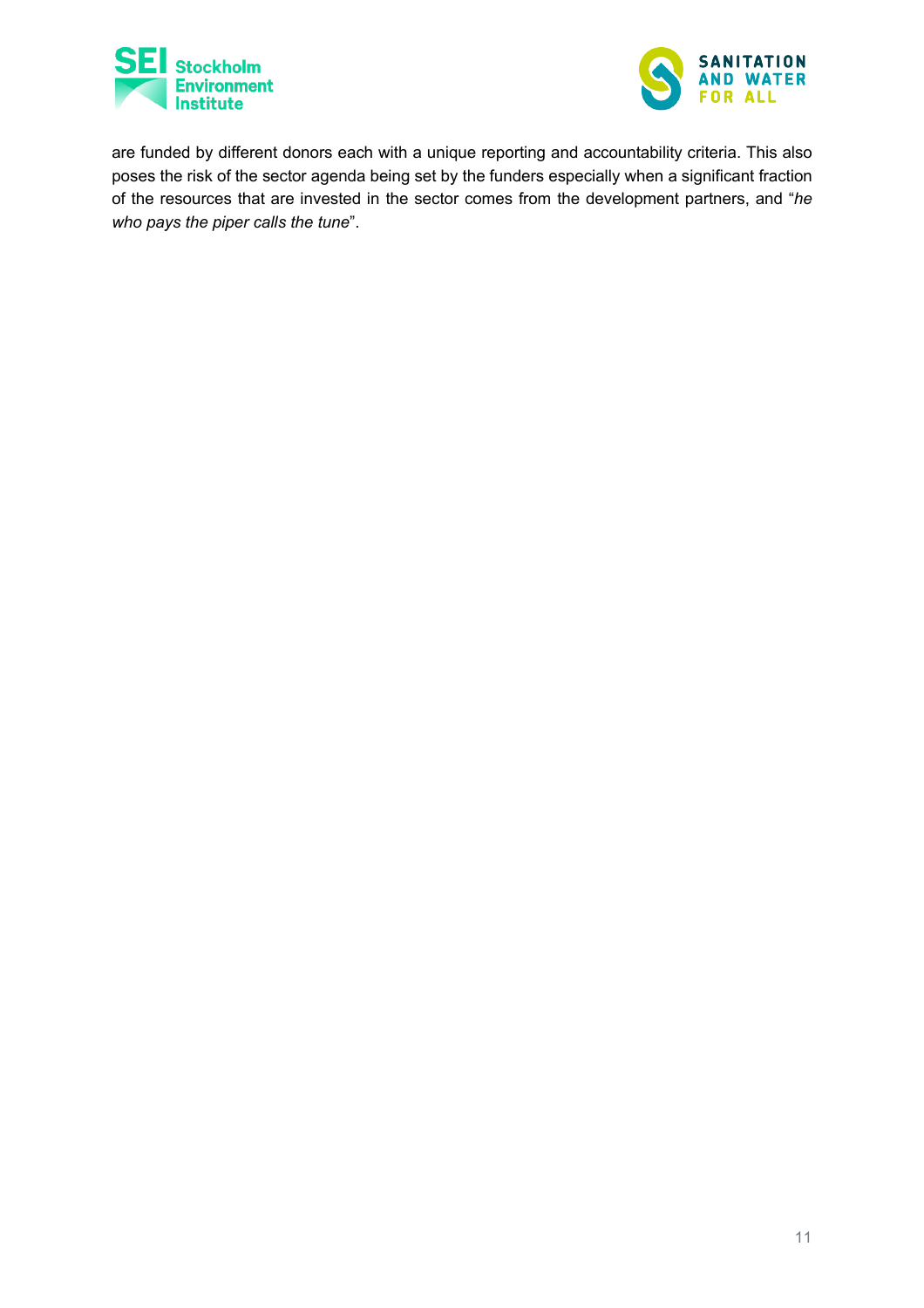



#### *Table 2: Accountability mechanisms used in the sector*

<span id="page-11-0"></span>

| <b>Accountability</b>    | <b>Stakeholders</b>       | <b>Type of accountability</b>    | <b>Purpose</b>                           | Effectiveness/importance             |
|--------------------------|---------------------------|----------------------------------|------------------------------------------|--------------------------------------|
| mechanisms               | using the                 |                                  |                                          | of the mechanism                     |
|                          | mechanism                 |                                  |                                          |                                      |
| 1. Strategic planning    | MoWSI, MoH, WASREB,       | Strategic accountability i.e. in | <b>According to Balanced Scorecard</b>   | Making progressive plans and         |
|                          | WRA, WASPA                | relation to organisation mission | Institute, a SP is a document used to    | strategies was found to be popular   |
|                          |                           | and vision                       | communicate with the organisation the    | among the various sector             |
|                          |                           |                                  | organisations goals and the actions      | stakeholders                         |
|                          |                           |                                  | needed to achieve those goals            |                                      |
| 2. Performance reporting | WASREB, UNICEF,           | Practical accountability i.e.    | Prepared as an important part of         | Both individual organisations and    |
|                          | <b>KEWASNET</b>           | based on inputs, the way         | performance and accountability           | multi-stakeholder forums were found  |
|                          |                           | activities are performed and     |                                          | to compile annual performance        |
|                          |                           | outputs achieved                 |                                          | reports                              |
| 3. Sector monitoring and | Government and other      | Practical accountability         | Monitoring and reporting is conducted by | Various sector reports stipulating   |
| progress reporting       | stakeholders involved in  |                                  | different actors mainly as a requirement | progress and achievements attained   |
|                          | sector monitoring and     |                                  | for national, regional or international  | in water/sanitation/hygiene have     |
|                          | reporting                 |                                  | reporting mechanisms                     | been prepared                        |
| 4. Inspection/Regulation | Inspection and regulation | Managerial accountability        | Meant to ensure compliance with          | WASREB holds WSPs to account         |
|                          | activities by the Water   |                                  | legislation, regulations, and policies   | through a combination of regulation, |
|                          | Services Regulatory Board |                                  |                                          | inspection and audit                 |
|                          | for WSPs                  |                                  |                                          |                                      |
| 5. Project evaluation    | e.g. USAID mid-tern       | Practical accountability         | Evaluation help to assess the            | Evaluating selected indicators and   |
|                          | evaluation of the KIWASH  |                                  | appropriateness of the design,           | measuring performance during         |
|                          | project                   |                                  | determine progress in implementation     | implementation contributes to the    |
|                          |                           |                                  | and general performance of project or    | transparency, accountability         |
|                          |                           |                                  | program, & to inform future programming  |                                      |
| 6. Public finance        | CSOs, Media, Anti-        | Financial accountability         | Monitoring the allocation and            | Stakeholder interviews pointed to    |
| monitoring               | corruption agencies,      | mechanism                        | expenditure of public finance in the     | breeches in Public Finance           |
|                          | whistle blowers           |                                  | sector especially for key projects and   | Management (PFM) reporting as        |
|                          |                           |                                  | programmes in the sector                 | well as corruption scandals in the   |
|                          |                           |                                  |                                          | sector                               |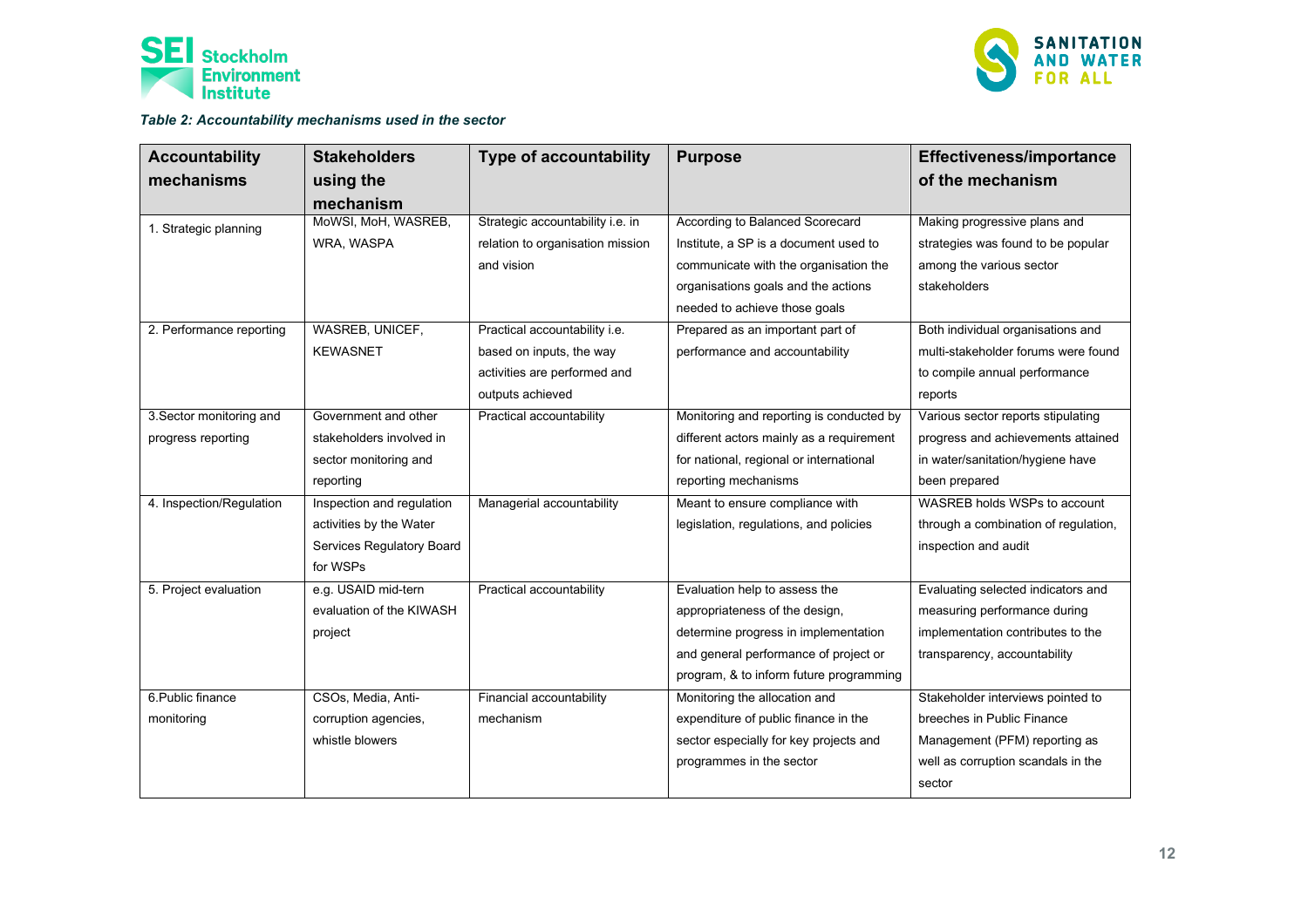



KII respondents noted the public finance monitoring conducted by civil society, the media, and state commissions have identified financial accountability challenges in the sector, which poses a major obstacle to the universal access to services and facilities. Stakeholder observed that corruption scandals have plagued the sector, with recent cases reported in the procurement process in the two ministries<sup>[11](#page-12-2)</sup> which were published in the mainstream media and social media platforms.

"*The outcry and anger over corruption in the sector is a matter of public concern, which suggests that people are interested in holding decision-makers to account and want them to respond and act upon their concerns*"- KII respondent.

Accountability is therefore not properly implemented despite having laws, policies and institutions that can strengthen accountability in the sector. The inherent weaknesses of the existing accountability mechanisms in turn constrains the performance and effectiveness of mutual accountability among the stakeholders.

### <span id="page-12-0"></span>**COVID and its impacts on collaboration and accountability in WASH**

The sector has played an important role in response to COVID 19 pandemic, but from the stakeholder interviews, it can be affirmed that the sector was unprepared, under resourced, and further lacked clear mandate and coordination to deal with the pandemic. It was further posited that the pandemic inflicted pressure on systems and structures, resources and decision making, and awakened stakeholders to the reality of the underlying weaknesses including accountability. **[Figure 1](#page-12-1)** shows stakeholder perceptions of how Covid-19 impact on accountability in the sector.



<span id="page-12-1"></span>

<span id="page-12-2"></span><sup>&</sup>lt;sup>11</sup> E.g. corruption reported in the procurement of Personal Protective Equipment (PPEs) (Covid Heist) at the Kenya Medical Supplies Agency (KEMSA) [https://www.bbc.com/news/world-africa-52540076;](https://www.bbc.com/news/world-africa-52540076) [NTV : THE COVID-19 MILLiONAIRES -](https://www.youtube.com/watch?v=-Mew2yM5JK8) [YouTube.](https://www.youtube.com/watch?v=-Mew2yM5JK8)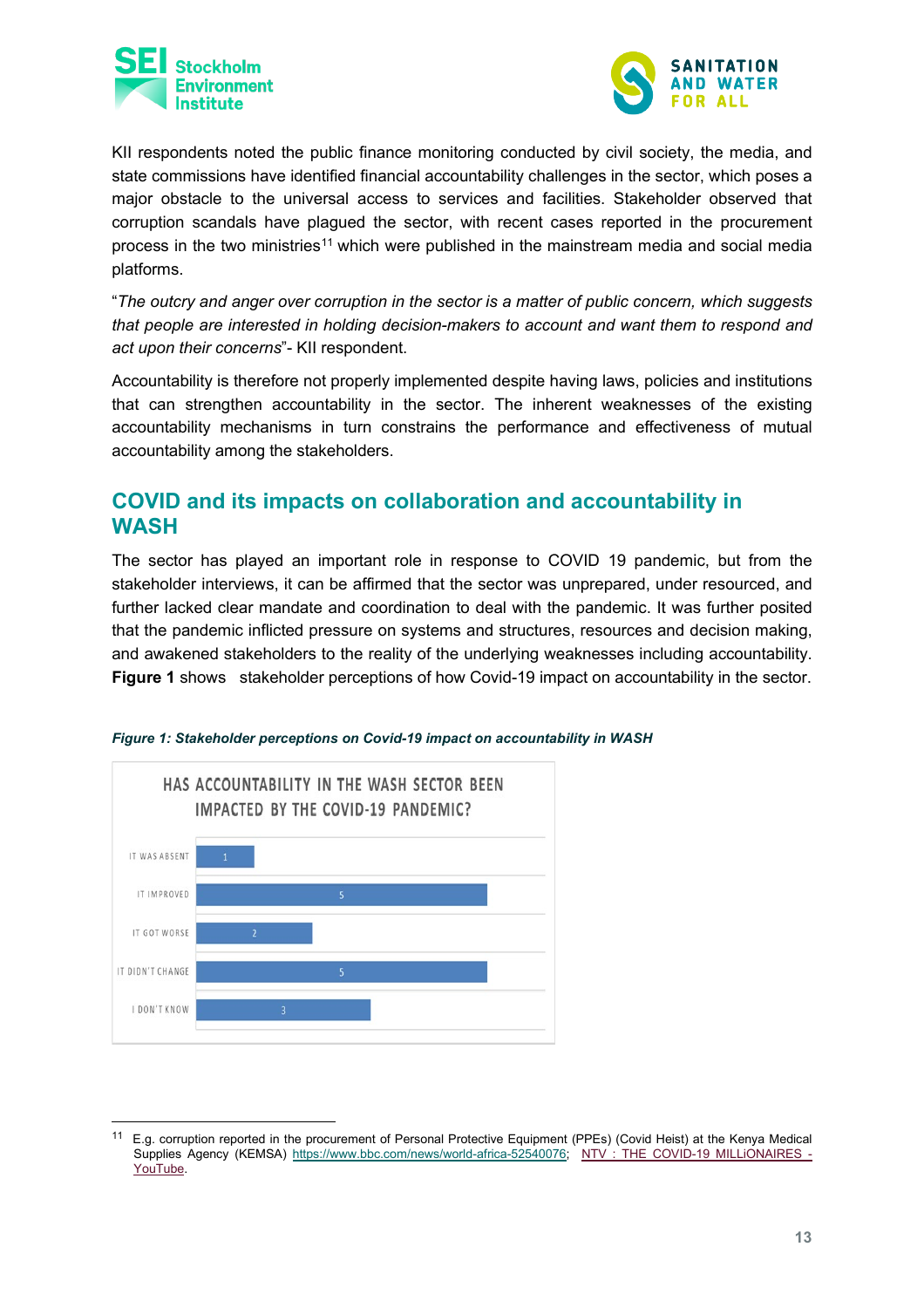



Stakeholders came together to implement joint Covid-19 response interventions which included financing, delivery of services and facilities, advocacy, and sensitization and awareness raising on Covid-19 as evidenced by document review, interviews and the web sources highlighted in the footnotes below<sup>12</sup>. It was also observed that the pandemic enhanced collaboration between the ministry of water and sanitation and the ministry of health in pulling together resources, stakeholder mobilization and joint intervention measures. Sector players formed response groups which held meetings to discuss Covid-19 situation in the country. Other stakeholders resulted to webinars<sup>[13](#page-13-2)</sup> comprising of varied group of stakeholders to discuss mechanisms for coping with COVID-19 in the sector. The dialogue forums have enabled coalitions of various shades of stakeholders to hold the government and each other accountable, and also increased civic engagement across issues and challenges experienced during the pandemic.

Stakeholder interviews indicated that decision makers in government also made certain decision without following the laid-out procedures. For instance, contravention of the Public Procurement and Disposal Act (PPDA) by government institutions citing the need for expedited response to the pandemic occasioned consequences such as the loss of public funds. This lack of accountability especially among public officers has undermined effectiveness of government interventions to combat Covid-19 and consequently subjected the vulnerable population to higher risks of contracting the virus. Consequently, stakeholders including CSOs, development partners, community groups, media etc. have heightened scrutiny of government decisions, actions, and expenditure<sup>[14](#page-13-3)</sup>. It can therefore be reckoned that emergent financing mechanisms, joint projects and advocacy and the conversations happening during Covid-19 pandemic have enhanced collaboration and accountability amongst stakeholders.

### <span id="page-13-0"></span>**National engagement in the Sanitation and Water for All partnership**

A total of 12 respondents to an online survey reaching 19 in the country indicated that their organisations are members of SWA (see **[Figure 2](#page-14-0)**). The organisations come from the various categories of sector stakeholders including government, CSOs, private sector and development partners; an indication that the framework is gaining currency in the sector. **[Figure 3](#page-15-0)** shows organisations that beyond membership, are participating in SWA activities from a sample of 19 respondents.

<span id="page-13-1"></span><sup>12</sup> Access to water and sanitation in Kenya to fight Covid 19 -https://ec.europa.eu/internationalpartnerships/stories/accesswater-and-sanitation-kenya-fight-covid-19 ; How civil society is adapting WASH advocacy to COVID-19 https://watershed.nl/blog/how-civil-society-is-adapting-wash-advocacy-to-covid-19/; Kenya's informal settlements need safe water to survive COVID-19 https://www.ohchr.org/EN/NewsEvents/Pages/COVID19\_RighttoWaterKenya.aspx ; Kenyan delegates making a strong case for vulnerable slum dwellers in WASH response to COVID-19 https://www.wsscc.org/media/news-stories/kenyan-delegates-making-strong-case-vulnerable-slum-dwellers-washresponse-covid; At the epi-centre of the crisis: battling to provide clean water in Kenya - https://www.wsup.com/blog/at-the-epicentre-of-the-crisis-battling-to-provide-clean-water-in-kenya/.

<span id="page-13-2"></span><sup>13</sup> Pathways to Sustainability for Water and Sanitation Services During and Post COVID-19 [https://www.kenyamarkets.org/webinar-pathways-to-sustainability-for-water-and-sanitation-services-during-and-post-covid-](https://www.kenyamarkets.org/webinar-pathways-to-sustainability-for-water-and-sanitation-services-during-and-post-covid-19/)[19/.](https://www.kenyamarkets.org/webinar-pathways-to-sustainability-for-water-and-sanitation-services-during-and-post-covid-19/)

<span id="page-13-3"></span><sup>&</sup>lt;sup>14</sup> An example of accountability related to Covid-19 relief funds in Kenya was shared by a validation and reflection workshop participant in which KEWASNET and Water Integrity Network were involved: https://www.waterintegritynetwork.net/2020/08/05/integrity-covid-19-relief-funds-nakuru-makueni-kenya/ see also Covid-19 Millionaires: Donors Issue List of Demands - Kenyans.co.ke.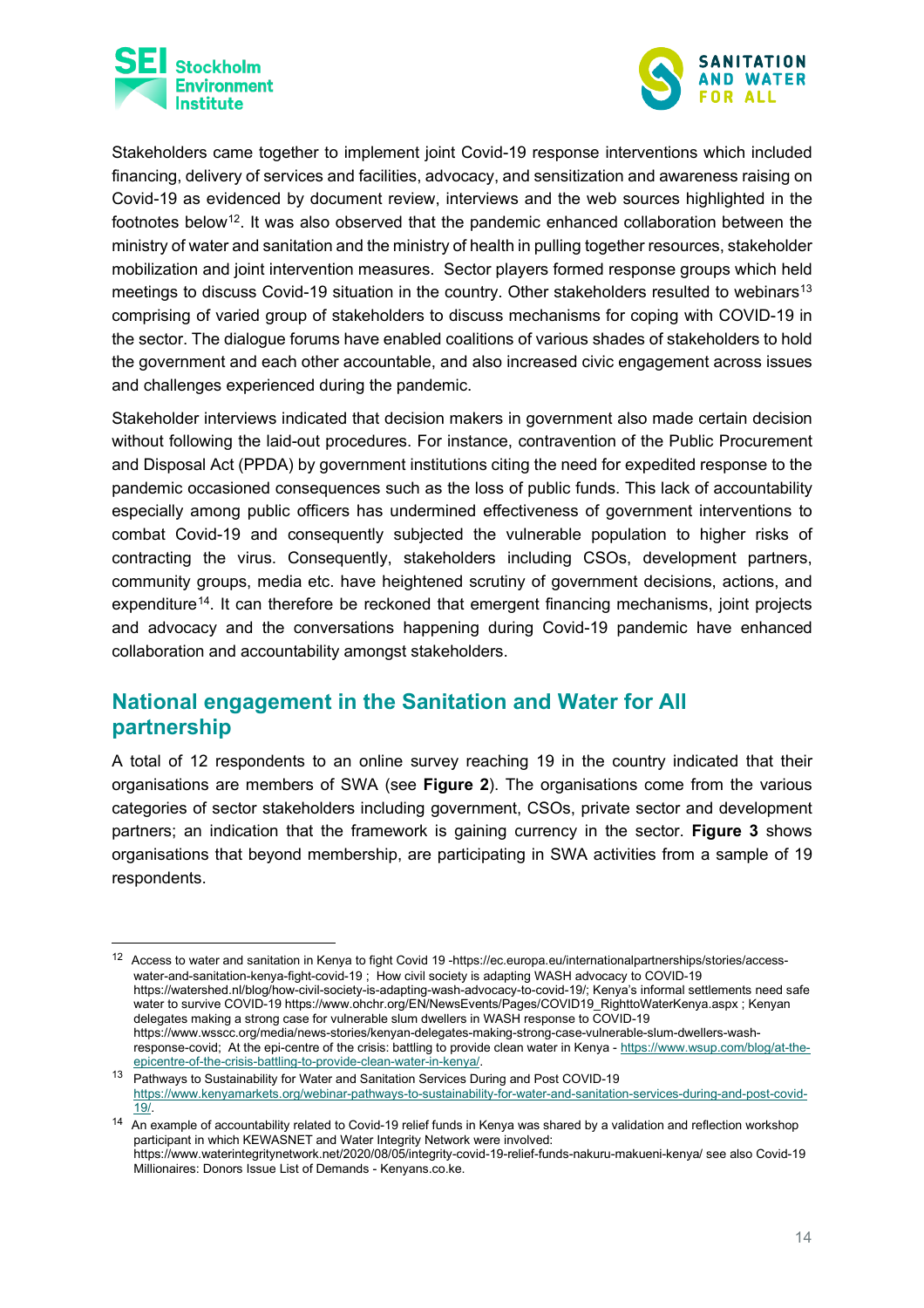



#### <span id="page-14-0"></span>*Figure 2: Membership in SWA*



The stakeholders are inspired to participate in SWA MAM to be accountable for their contribution in the sector and to hold other actors to account. However, only three private sector entities have submitted commitments<sup>[15](#page-14-1)</sup> to SWA and set realistic targets and timelines to implement them. Existing multi-stakeholder forum e.g. JSWG would have provided the necessary impetus for the adoption of the MAM framework. However, owing to the dormancy or dysfunctional status of these forums, an 'amorphous' group of stakeholders came together to adopt the MAM framework and to implement SWA activities in the country.

It was noted from the stakeholder interviews that recent SWA activities in the country were attended by representatives of government (MoH & WoWSI), civil society and the private sector. The stakeholders have jointly reviewed government commitments, which has been pending for some time while also ensuring there is convergence between MoWSI and MoH in articulating the commitments. CSOs, private sector and research institutions are required to rally behind the Government's to achieve these commitments. The six government commitments (see [Annexes\)](#page-17-0) were reviewed to make them Specific, Measurable, Achievable, Realistic and Time bound (SMART) hence well-articulated and more focused and can be measured and evaluated. The government commitments emphasize monitoring and reporting, financing framework, scaling up rural and urban sanitation, support to counties to implement WASH, and improved sector coordination. Stakeholders discussed sector investments that need to be prioritised and a submitted a brief to the Africa Finance Ministers' Meeting (FMM)<sup>[16](#page-14-2)</sup>.

<span id="page-14-1"></span><sup>&</sup>lt;sup>15</sup> The SWA Mutual Accountability Mechanism is a process for governments and other stakeholders to make commitments together on specific actions each actor will take to achieve their targets set in the short- to medium-term on the road to reaching the SDGs.

<span id="page-14-2"></span><sup>&</sup>lt;sup>16</sup> The first SWA Africa Finance Ministers' Meeting (FMM) was held on 4 November whose objective was to develop and strengthen partnerships with finance ministers in the region for smart investments in water, sanitation and hygiene.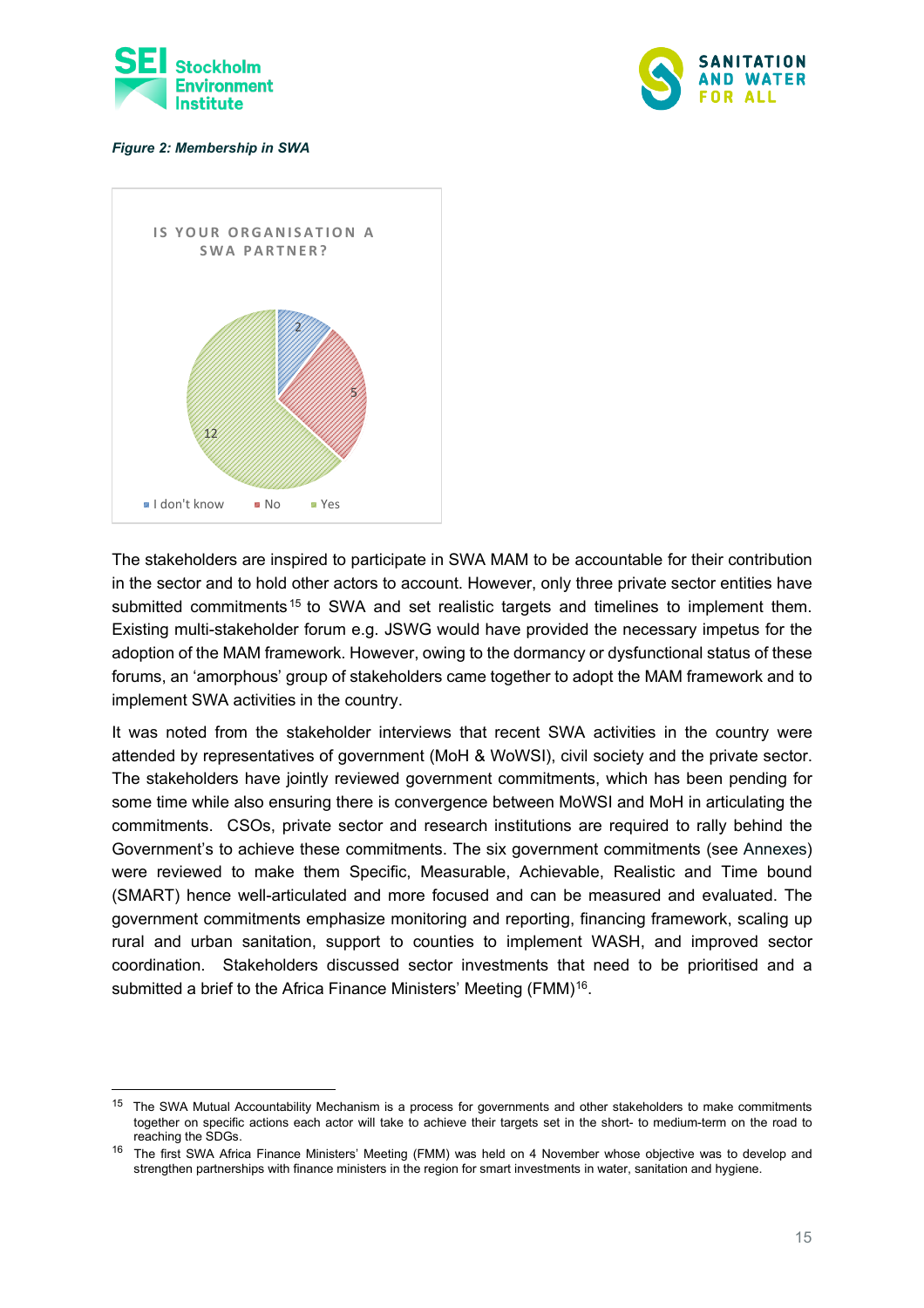



#### <span id="page-15-0"></span>*Figure 3: Stakeholder participation in SWA activities*



MoWSI & MoH were tasked to revise the government commitments accordingly and submit to SWA. Other stakeholders who are SWA members were required to review their commitments (those that have made commitments already) or to make commitments (those that have not made) in consistency with those of government. Stakeholders agreed to be reporting against their commitments and to be holding quarterly meetings to assess progress in meeting them. The stakeholders also mooted the idea of introducing commitments and the MAM to the county level.

The SWA MAM activities have built stakeholder capacity on sector leadership by government, priority setting and enhanced collaboration. Through the SWA forums, the diverse stakeholders bring their sector knowledge in the contribution to the development of commitments and other debates by sharing experiences from their work in the country, across the region and the world. The constituencies also push for their interests to be adequately accommodated in the forums. Challenges have however been experienced in mobilization and advocacy to stakeholders from various constituencies to participate in SWA MAM activities.

Some stakeholders have either not finalised their commitments, others though active in the process, have not yet made commitments, and still others are not participating in the SWA forums in the country. For instance, development partners whose contribution is important for realization of mutual accountability in the sector are not represented in the SWA forums. Among the reasons advanced on why some organisations/constituencies have not made commitments is because pursuit of their own interests and plans come first before they can subscribe to the agendas that are promoted by other actors in the sector. Other stakeholders do not yet understand the importance of mutual accountability.

It was also observed that while stakeholder collaboration on a mutually acceptable basis is happening, mutual accountability against agreed objectives, commitments and outputs is still weak. Consequently, the SWA MAM framework can come in handy as a strategy for promoting mutual accountability among sector stakeholders. However, it was observed that for the MAM framework to be accepted and become effective, SWA must commit funds to support the process (previous activities were funded by Water Supply and Sanitation Collaborative Council (WSSCC)), as well make more follow-up to ensure stakeholders understand the importance of mutual accountability in the sector.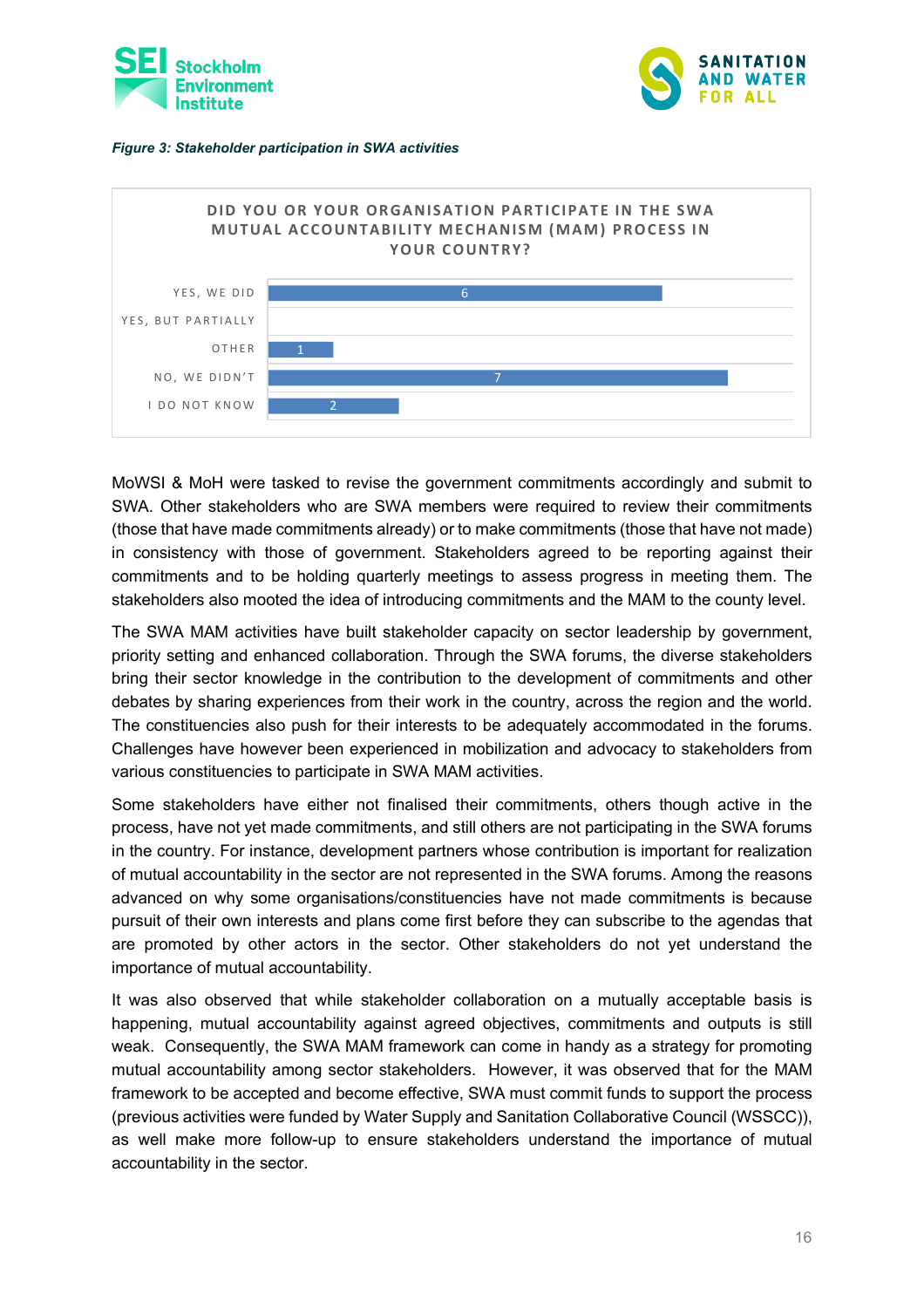



## <span id="page-16-0"></span>**Conclusions and recommendations**

The study findings demonstrate some considerable level of interaction and collaboration by the diverse stakeholders that is important for improving mutual accountability among the stakeholders towards achievement of SGD 6 targets and national goals. To quote a KII respondent, "*We have a foundation, and now need to strengthen that and move higher*". The following recommendations can help to improve the level of coordination and effectiveness of mutual accountability in the sector:

- With little mutual accountability happening in the sector currently, the SWA MAM framework should be widely promoted as a strategy for advancing mutual accountability among sector stakeholders.
- To pursue more mutual accountability, the government needs to improve sector coordination by reviving the dormant Join Sector Working Group and its Technical Working Groups and to strengthen financial accountability mechanisms through effective Public Finance Management systems, coupled with enhanced public finance monitoring by stakeholders. The JSWG needs to be more inclusive and to conduct regular meetings to enable effective engagement and platform ownership by all stakeholders.
- A joint sector monitoring and reporting systems need to be initiated, with constant feedback both at the national and sub-national level to serve as one of the mutual accountability mechanisms. It should be well coordinated and feed a central information system on the status of the sector that is accessible by all stakeholders.
- External support agencies need to refocus their resources to strengthening the capacity of the two government ministries to offer effective leadership and coordination and to strengthen financial accountability mechanisms in the sector to curtail wastage and theft of public funds.
- The research and learning stakeholders need organize themselves into a multistakeholder forum. They also need to be more active in the sector to especially spearhead the joint sector monitoring and reporting and to rapidly mobilize and harness knowledge required to improve coordination and accountability in the sector e.g. examining the effectiveness of the mutual accountability mechanisms.

Specific recommendations for SWA include:

- SWA can help to increase mutual accountability by creating more awareness about the MAM framework and enhancing its adoption by wide spectrum of stakeholders. More proactive focal points (civil society, private sector, government, and identify a focal point for Research and Learning constituency) can help to popularise and promote adoption of the MAM in the sector.
- SWA should also promote constituency collective commitments as opposed to individual organisational commitments. Commitment to collective constituency objectives is a critical factor in prescribing expectations, promoting effective cooperative efforts, performance and hence mutual accountability, while still pursuing individual organisational missions.
- National level stakeholders need to introduce the MAM framework to multi-stakeholder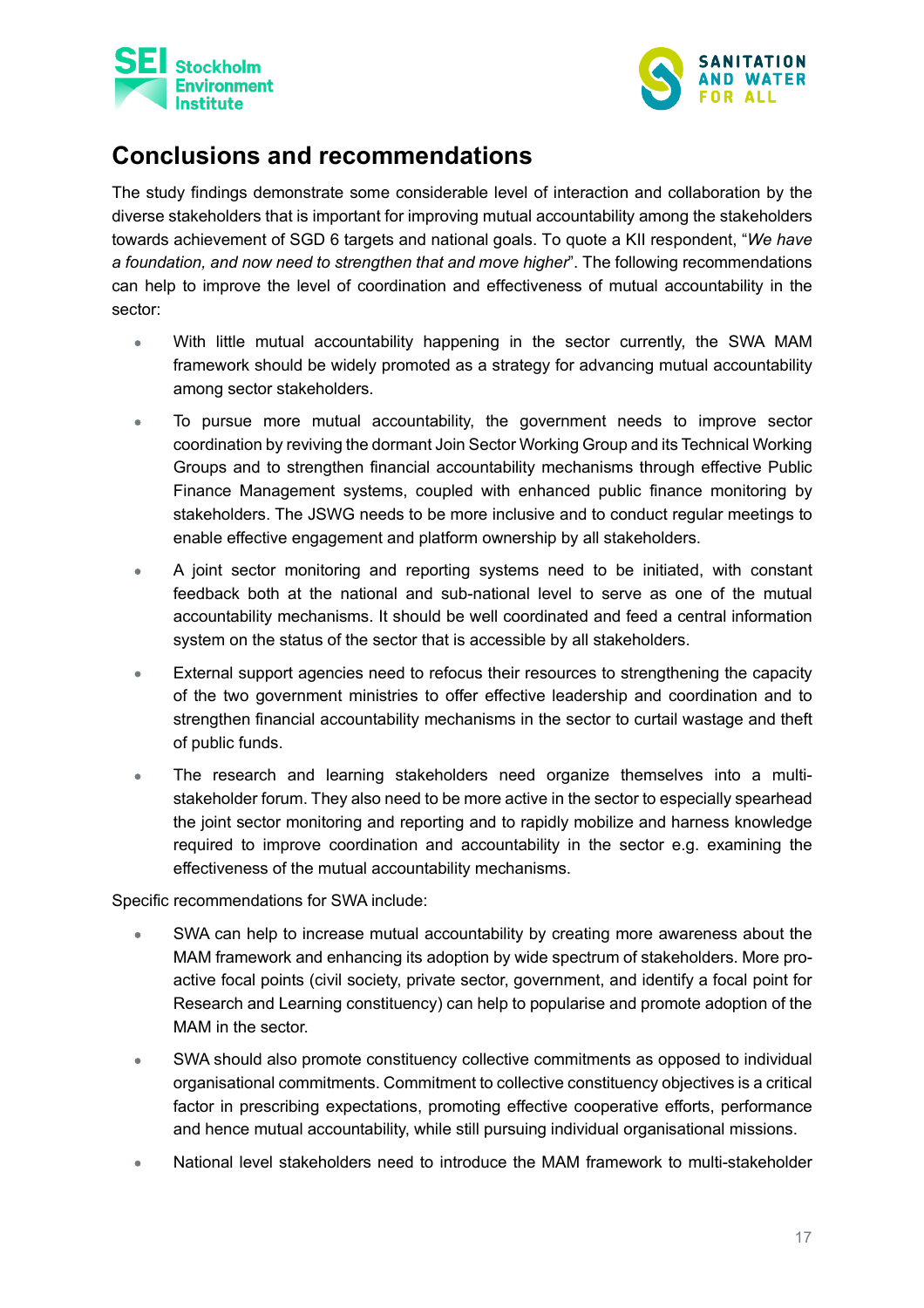



platforms operating at the county level, where WASH implementation is undertaken.

• MoWSI bears the bulk of the mandate in the sector and therefore SWA needs to consider shifting the government focal point from MoH to MoWSI, and to build incentives and enthusiasms within that ministry.

# <span id="page-17-0"></span>**Annexes**

## <span id="page-17-1"></span>**Draft Kenya Government Commitments**

The Government MAM Commitments presented to the SWA Secretariat were as follows:

- **1.** Review the enabling environment's responsiveness with a view to strengthen it to accelerate the realization of SDG 6.1 and 6.2 targets.
- **2.** Strengthen the sector monitoring and reporting framework by establishing reliable data capturing on Water, Sanitation and Hygiene services routinely and those outside the noncommercial viable areas.
- **3.** Develop a water, sanitation and hygiene financing strategy to provide a comprehensive framework for ensuring efficiency and effectiveness of investments, economic viability of services and leveraging revenue from public financing, consumer tariffs and private investments.
- **4.** To scale up rural and urban sanitation towards an open defecation free (ODF) Kenya and universal access to improved sanitation and hygiene.
- **5.** To support counties to scale up services (water, sanitation and hygiene) without leaving anyone behind (Countywide inclusive water, sanitation and hygiene).
- **6.** To strengthen inter-ministerial, inter-departmental and sector coordination through the TWGs.

### <span id="page-17-2"></span>**Revised commitments and rationale for the commitments**

| Commitment                                        | <b>Rationale</b>                                  |
|---------------------------------------------------|---------------------------------------------------|
| Review the enabling environment's                 | Kenya has a strong enabling environment which is  |
| responsiveness with a view to strengthen it to    | not devoid of policies and other important        |
| accelerate the realization of SDG 6.1 and 6.2     | legislations that underpin the sanitation sector. |
| targets.                                          | However, it is important to assess the existing   |
|                                                   | policies and legislations considering new         |
|                                                   | development, innovations and information and      |
|                                                   | review them to make them responsive to the        |
|                                                   | needs of the general populace.                    |
| Original - Strengthen the sector monitoring and   | There are various sanitation reporting            |
| reporting framework by establishing reliable data | frameworks which are fragmented. There is need    |
| capturing on Water, Sanitation and                | to come up with an integrated reporting           |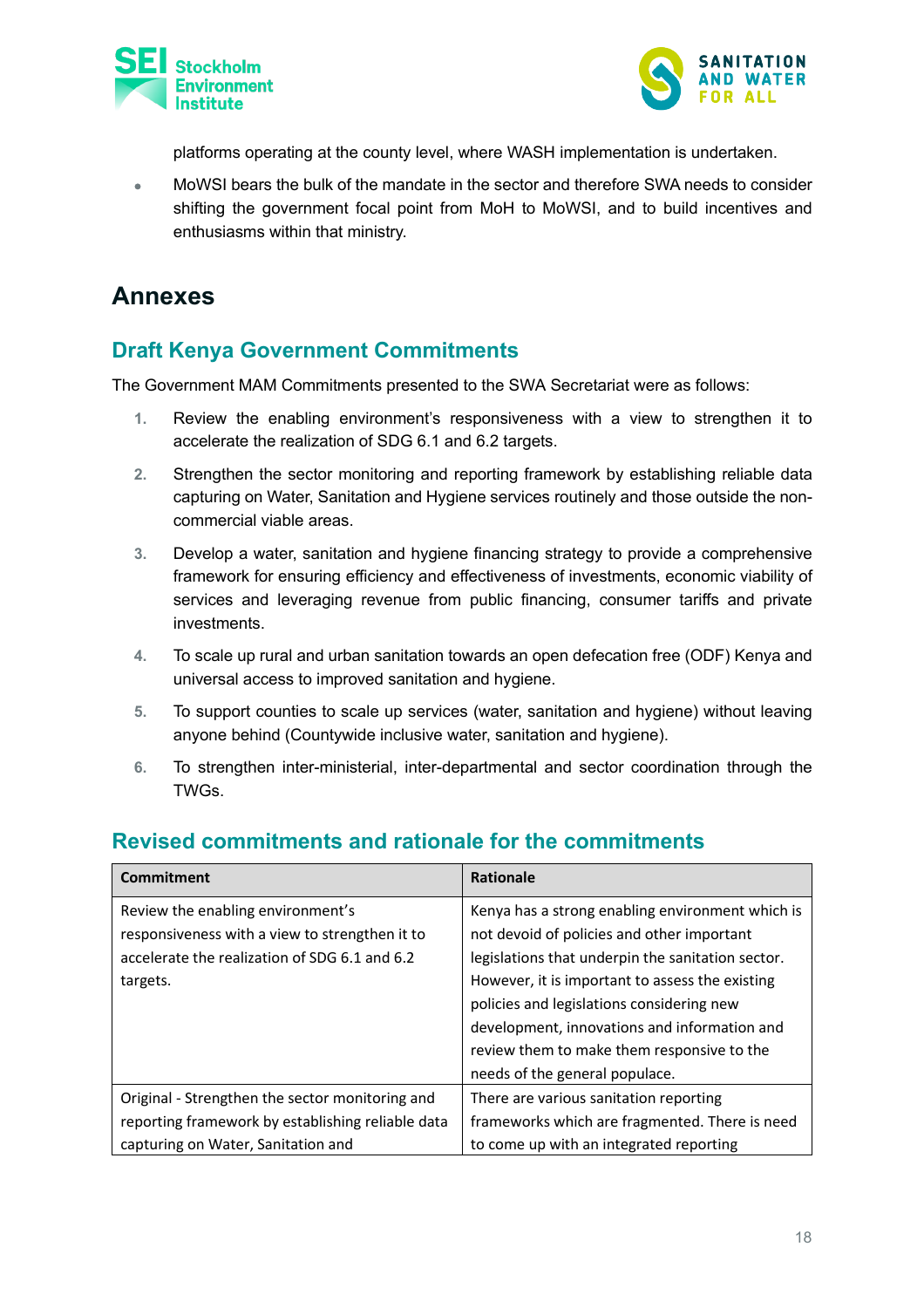



| <b>Commitment</b>                                                                                                                                                                                                                                                                                                                                                                                                                                                               | <b>Rationale</b>                                                                                                                                                                                                                                                                                                                                                                                                                                                                                                                                                                                                                                                                                                                                                                  |
|---------------------------------------------------------------------------------------------------------------------------------------------------------------------------------------------------------------------------------------------------------------------------------------------------------------------------------------------------------------------------------------------------------------------------------------------------------------------------------|-----------------------------------------------------------------------------------------------------------------------------------------------------------------------------------------------------------------------------------------------------------------------------------------------------------------------------------------------------------------------------------------------------------------------------------------------------------------------------------------------------------------------------------------------------------------------------------------------------------------------------------------------------------------------------------------------------------------------------------------------------------------------------------|
| Hygiene services routinely and those outside the<br>non-commercial viable areas.<br>Revised- Strengthen the WASH Sector Monitoring<br>and Reporting Framework for increased<br>accountability.                                                                                                                                                                                                                                                                                  | approach that takes to consideration the<br>underserved areas. However, members felt that<br>the word non-commercial viable areas should be<br>expunged since it gives an impression that there<br>are some areas that are not commercially<br>valuable                                                                                                                                                                                                                                                                                                                                                                                                                                                                                                                           |
| Original - Develop a Water, Sanitation and<br>Hygiene financing strategy to provide a<br>comprehensive framework for ensuring efficiency<br>and effectiveness of investments, economic<br>viability of services and leveraging revenue from<br>public financing, consumer tariffs and private<br>investments.<br>Revised - Develop Water, Sanitation and Hygiene<br>financing strategy to support investment plans.                                                             | Sanitation has been underfunded and one of the<br>reasons is due to the complexities of varied<br>definition within government and also the fact<br>that it has no budget code. It is important to have<br>a sanitation financing strategy with clear budgets<br>and suggestions on the various sources of finance.                                                                                                                                                                                                                                                                                                                                                                                                                                                               |
| Original - To scale up rural and urban sanitation<br>towards an open defecation free (ODF) Kenya and<br>universal access to improved sanitation and<br>hygiene.<br>Original - To support counties to scale up services<br>(water, sanitation and hygiene) without leaving<br>anyone behind (Countywide inclusive water,<br>sanitation and hygiene).<br>Revised - To support Countrywide scale up of<br>Water, Sanitation and Hygiene Services without<br>leaving anyone behind. | ODF Campaign has been considered as the basic<br>form of sanitation initiative that should be<br>amplified and Counties rallied towards its<br>achievement. However, members felt that the<br>commitment should do away with looking at<br>improved sanitation and rather scale up towards<br>safely managed sanitation services.<br>Kenya has adopted a devolved system of<br>governance that is rather complex in terms of<br>delivery of sanitation services since all the 47<br>County Governments and National level have to<br>be involved in sanitation programming. Counties<br>will be supported to implement the National level<br>policies and sanitation activities.<br>It was agreed upon that the two commitments be<br>merged and further unpacked in the specific |
| Original-To strengthen inter-ministerial, inter-<br>departmental and sector coordination through<br>the TWGs.<br>Revised - To strengthen the Sector Coordination<br>for improved governance.                                                                                                                                                                                                                                                                                    | commitments, roles and responsibilities section.<br>Coordination is critical to ensure that all the<br>proposed commitments are realized. MoWSI and<br>MoH need to speak with one voice, coordinate<br>other ministries and partners with a stake in<br>sanitation and ensure that all the dormant<br>Technical Working Groups and quarterly meetings<br>are revived.                                                                                                                                                                                                                                                                                                                                                                                                             |